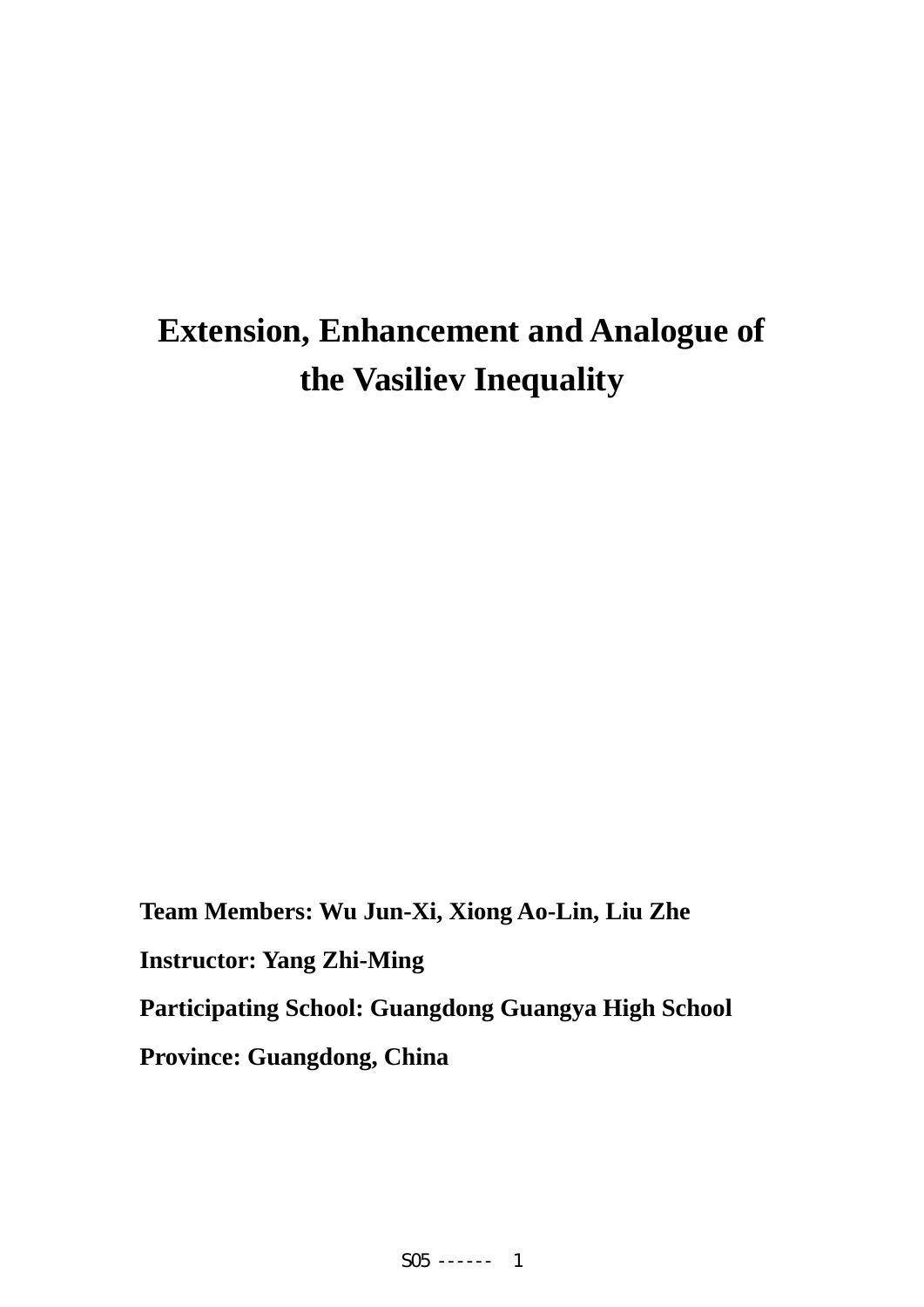# **CONTENT**

| 27 |
|----|
|    |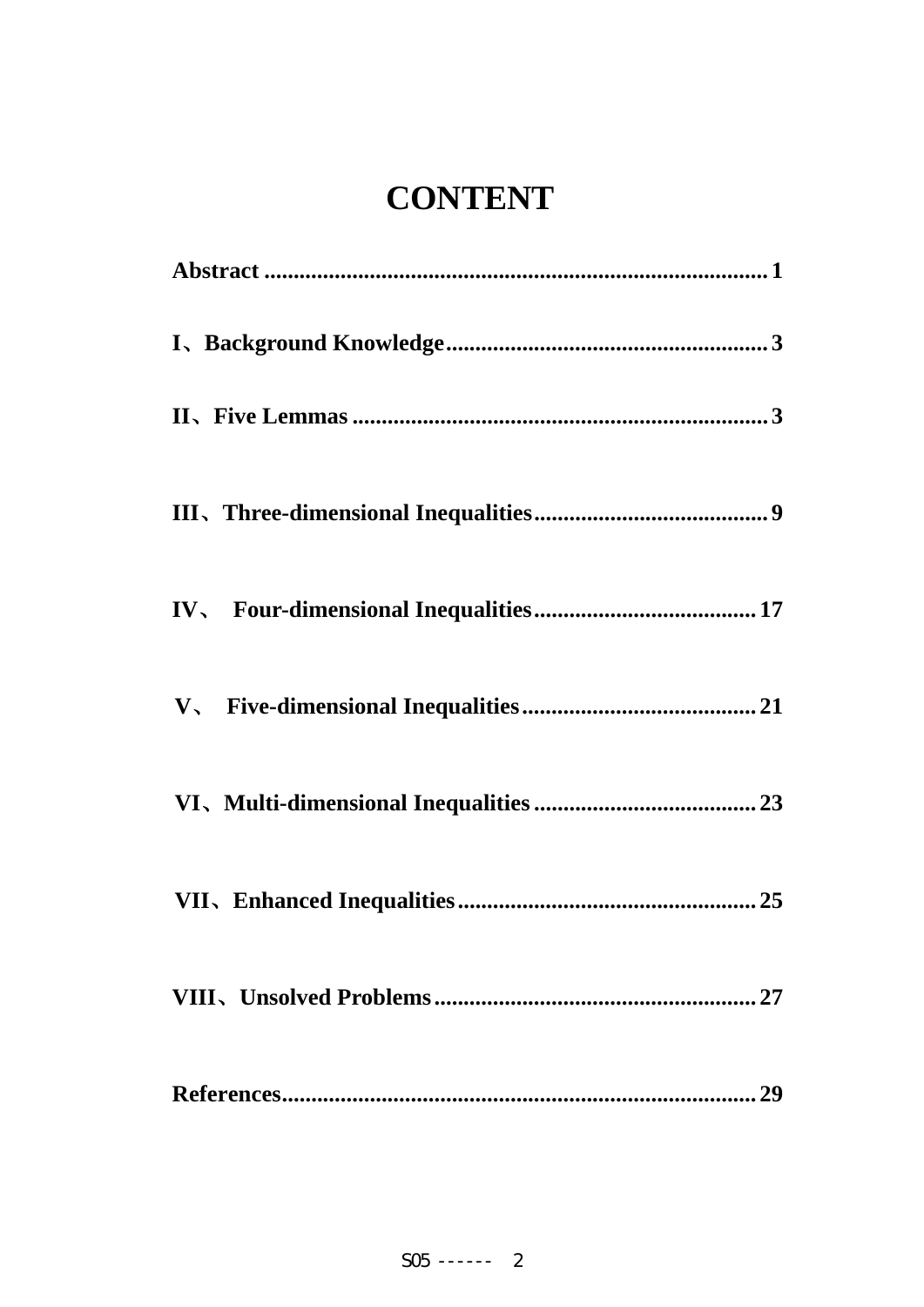## 瓦西列夫不等式的推广、加强与类似

### 摘要:

本文对瓦西列夫不等式进行了一系列的推广、加强与类比, 并得到了一系列优美的类似结果.笔者通过平常的积累,搜集了 一些关于瓦西列夫不等式的资料,并进行了深入的探讨.通过引 进参数,笔者将其次数和系数进行一般化,利用三大不等式、 Jensen 不等式、Chebyshev 不等式等不等式并借助 maple13 进 行辅助证明,得到了一些有价值的引理(引理 5)和定理(定理 3、 6、10、16、21、26、27、28、29 等).这些新的不等式在某些 求函数最值,以及证明某些不等式时很有用.它们也可解决更多 高次不等式的问题.最后,笔者借助杨路教授的 Bottema2009 软 件,得到了8个猜想. 最近, 前3个猜想已告解决, 现只剩下猜想 4-8 供有兴趣的读者探讨.

创新之处:将瓦西列夫不等式进行了一系列的推广、加强, 并且得到了一些类似不等式.

闪光之处:引理 5 是我们的新结果,由此引理得到了一系列的 加强命题.遗憾的是此引理还不是最佳结果,最好的结果是猜想 9.

1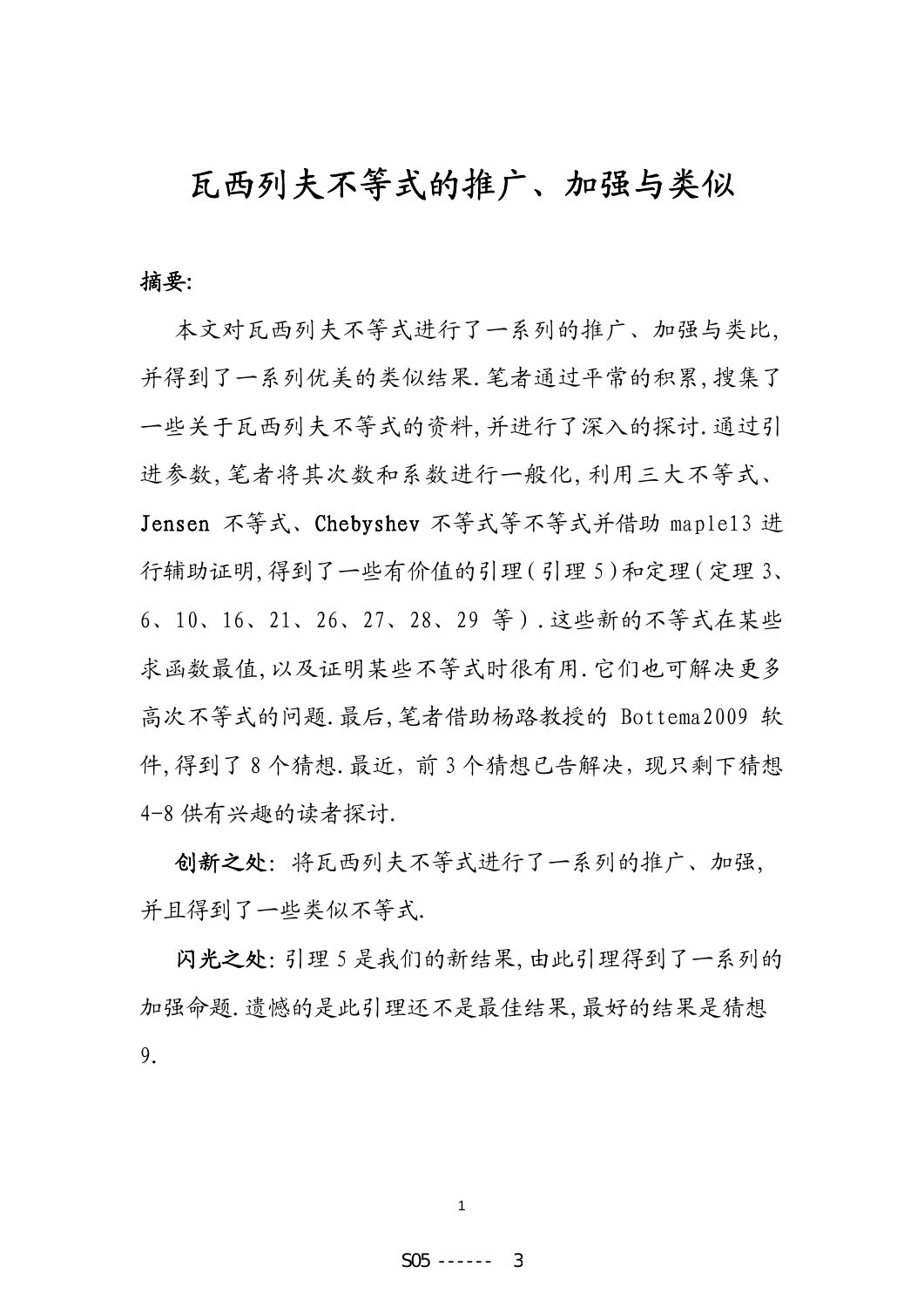# **Extension, Enhancement and Analogue of the Vasiliev Inequality**

This treatise strengthens, extends and analogizes the Vasiliev Inequality and reaches a series of beautiful similar conclusions. In our research, we make an in-depth discussion on the information we collected in respect of the Vasiliev Inequality. By introducing parameters, we generalize the degrees and the coefficients. Then we use **the Three Famous Inequalities**, **Chebyshev's Inequality** and **Jensen's Inequality** etc, and maple13 to acquire several valuable lemmas(the Fifth Lemma) and Propositions (Proposition 3,  $6,10,16,21,26,27,28,29$ , etc). These new inequalities are very helpful in acquiring the extremes of several functions and proving some inequalities. In addition, many high degree inequality problems can be solved by means of them. Finally, with the assistance of Professor Yang's Software Bottema 2009, we obtain 8 conjectures. Recently, Conjecture 1, Conjecture 2,Conjecture 3, have been proved. Only Conjecture 4 to 8 are left unproved to the reader with interest.

**Innovation**: By strengthening, extending and analogizing the Vasiliev Inequality, we reach a series of beautiful similar conclusions.

**Highlight**: Lemma 5 is our new result, from which we obtain a series of extensive inequalities. However, we have not yet reached the optimum result.Conjecture 9 is our best result so far.

Key words: The Vasilev Inequality, Extension, Enhancement,

Similarity, Bottema2009.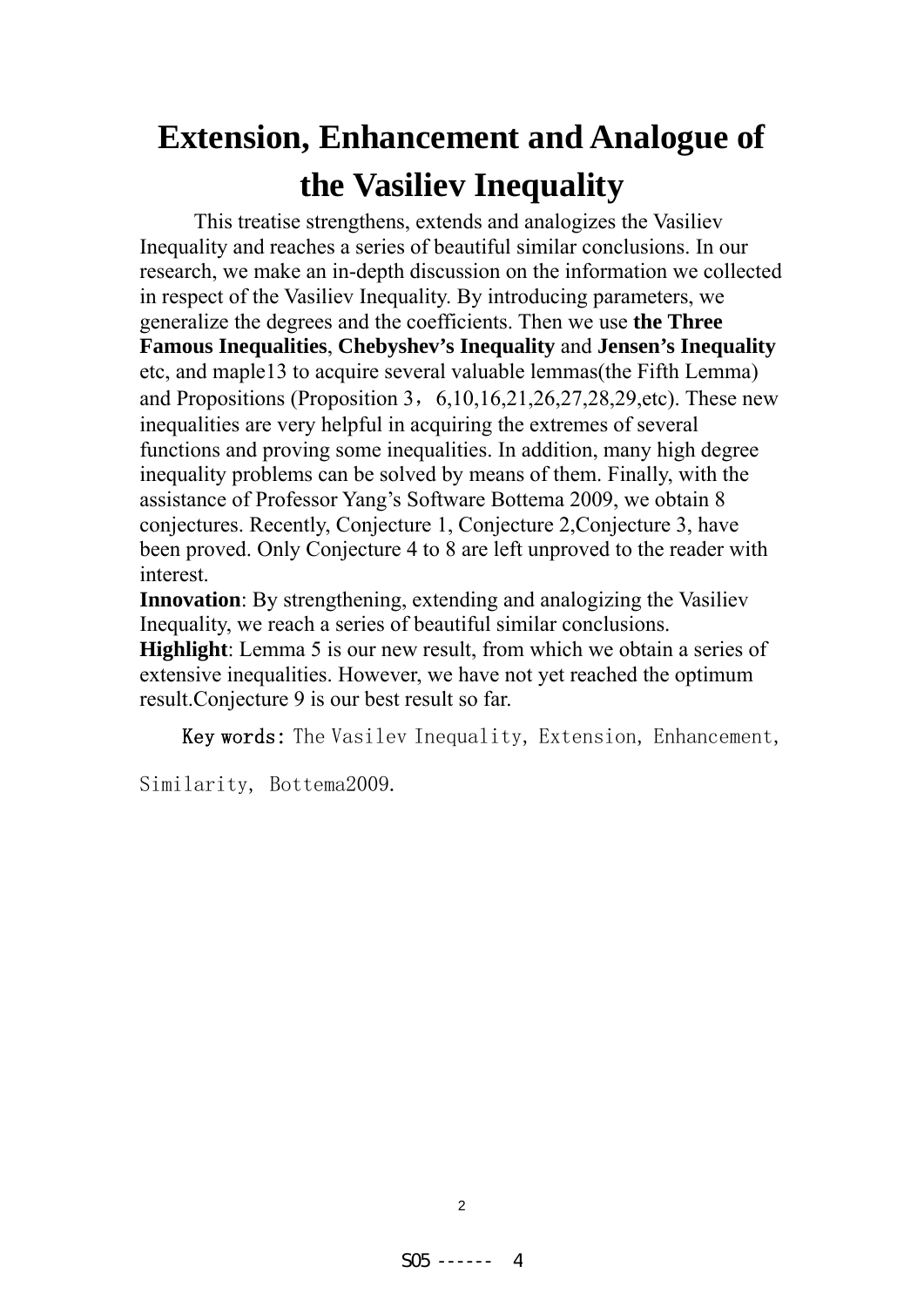## **Extension, Enhancement and Analogue of the Vasiliev Inequality**

#### **I. Background knowledge**

Passage [1] introduces a group of inequalities published on a Russian magazine called "The Middle School's Mathematics". One of them is the Vasiliev Inequality:

Assume that a, b, c are positive, and satisfy  $a+b+c=1$ , then:

$$
\frac{a^2 + b}{b + c} + \frac{b^2 + c}{c + a} + \frac{c^2 + a}{a + b} \ge 2.
$$
 (1)

Passage [2] extends Formula (1) to the following inequality:

Assume that a, b, c are positive, and satisfy  $a+b+c=1$ , and  $\lambda \ge 1$ , then:

$$
\frac{\lambda a^2 + b}{b + c} + \frac{\lambda b^2 + c}{c + a} + \frac{\lambda c^2 + a}{a + b} \ge \frac{\lambda + 3}{2}.
$$
 (2)

Passage [3] extends Formula (1) to the following inequality:

Assume that a, b, c are positive, and  $-1 \le \lambda \le 1$ , then:

$$
\frac{a^2 + \lambda b}{b + c} + \frac{b^2 + \lambda c}{c + a} + \frac{c^2 + \lambda a}{a + b} \ge \frac{1 + 3\lambda}{2} \tag{3}
$$

Passage [4] extends Formula (1) to

If  $a, b, c, \lambda_1, \lambda_2, \mu_1, \mu_2 \in R$ ,,  $a+b+c=1$ ,  $n \in N$ , and  $n \ge 2$ , then:

$$
\frac{\mu_1 a^2 + \mu_2 b^n}{\lambda_1 b + \lambda_2 c} + \frac{\mu_1 b^2 + \mu_2 c^n}{\lambda_1 c + \lambda_2 a} + \frac{\mu_1 c^2 + \mu_2 a^n}{\lambda_1 a + \lambda_2 b} \ge \frac{3^{n-2} \cdot \mu_1 + \mu_2}{(\lambda_1 + \lambda_2) \cdot 3^{n-2}}.
$$
\n(4)

and 
$$
\frac{\mu_1 a^{n+1} + \mu_2 b^n}{\lambda_1 b + \lambda_2 c} + \frac{\mu_1 b^{n+1} + \mu_2 c^n}{\lambda_1 c + \lambda_2 a} + \frac{\mu_1 c^{n+1} + \mu_2 a^n}{\lambda_1 a + \lambda_2 b} \ge \frac{3\mu_2 + \mu_1}{(\lambda_1 + \lambda_2) \cdot 3^{n-1}}.
$$
 (5)

Inspired by this, we decided to make a further research and finally obtained a series of conclusions.

#### **II. Five Lemmas**

For a more comprehensible and effective demonstration, we firstly put forward these 5 lemmas.

**Lemma1**<sup>[4]</sup>: If  $a, b, c, x, y, z \in R$ ,  $n \in N$  and  $n \ge 2$ , then:

$$
\frac{a^n}{x} + \frac{b^n}{y} + \frac{c^n}{z} \ge \frac{(a+b+c)^n}{3^{n-2}(x+y+z)}.
$$
\n(6)

**Lemma2** If  $a, b, c, d, e, f, g, h \in R_+$ ,  $n \in N_+$  and  $n \ge 2$ , then:

$$
\frac{a^n}{e} + \frac{b^n}{f} + \frac{c^n}{g} + \frac{d^n}{h} \ge \frac{(a+b+c+d)^n}{4^{n-2}(e+f+g+h)}
$$
\n(7)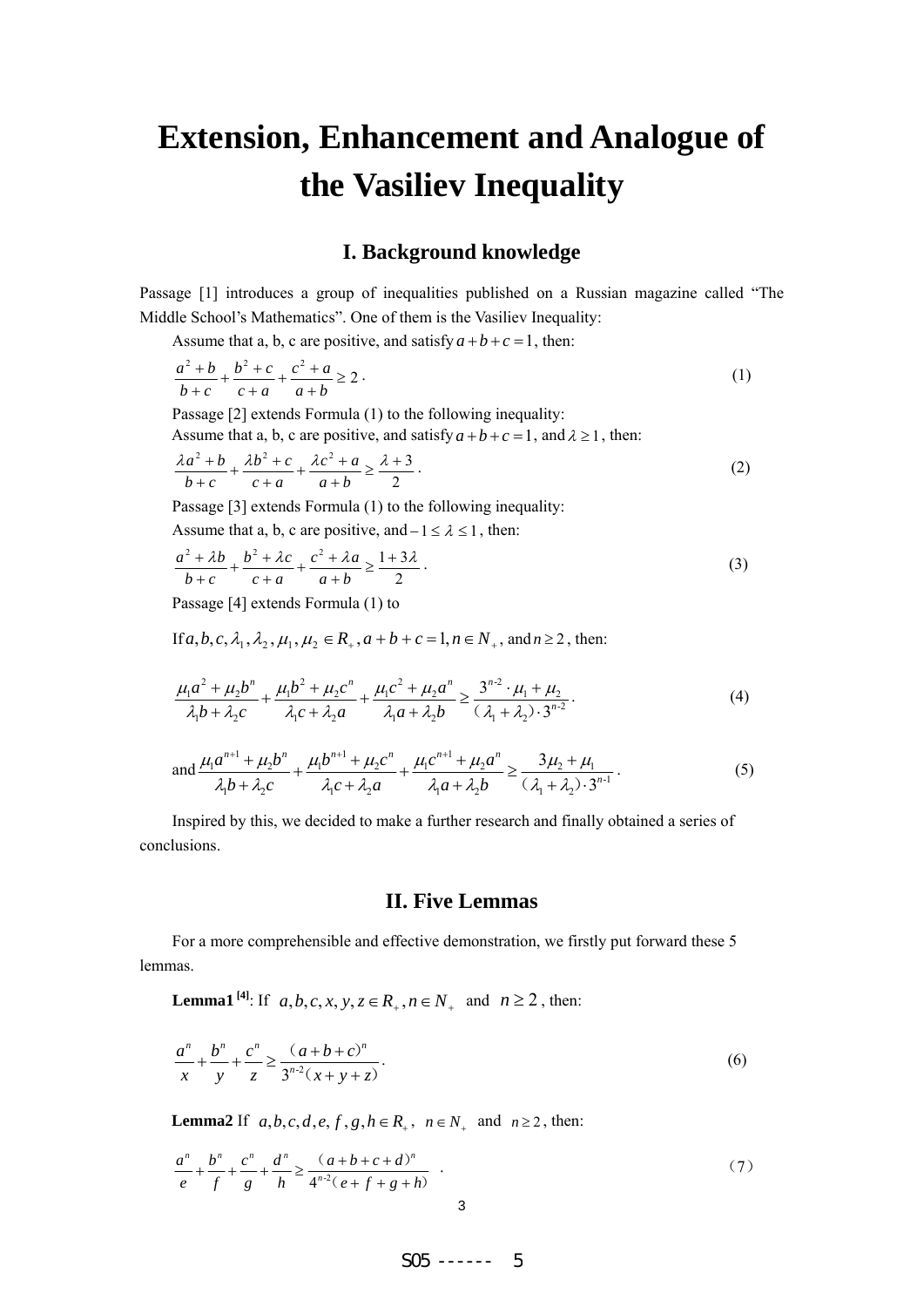**Proof:** When  $n \geq 2$ , according to **power mean inequality**, we can obtain the following inequality:

$$
a^{\frac{n}{2}} + b^{\frac{n}{2}} + c^{\frac{n}{2}} + d^{\frac{n}{2}} \ge 4 \cdot \left( \frac{a+b+c+d}{4} \right)^{\frac{n}{2}}.
$$

Thus, according to **Cauchy's Inequality**, we can prove the following inequality:

$$
(e+f+g+h)\cdot\left(\frac{a^n}{e}+\frac{b^n}{f}+\frac{c^n}{g}+\frac{d^n}{h}\right)
$$
\n
$$
= \left[ (\sqrt{e})^2 + (\sqrt{f})^2 + (\sqrt{g})^2 + (\sqrt{h})^2 \right] \cdot \left[ \left( \frac{a^{\frac{n}{2}}}{\sqrt{e}} \right)^2 + \left( \frac{b^{\frac{n}{2}}}{\sqrt{f}} \right)^2 + \left( \frac{c^{\frac{n}{2}}}{\sqrt{g}} \right)^2 + \left( \frac{d^{\frac{n}{2}}}{\sqrt{h}} \right)^2 \right]
$$
\n
$$
\geq (a^{\frac{n}{2}} + b^{\frac{n}{2}} + c^{\frac{n}{2}} + d^{\frac{n}{2}})^2 \geq \left[ 4 \cdot \left( \frac{a+b+c+d}{4} \right)^{\frac{n}{2}} \right]^2 = \frac{\left( a+b+c+d \right)^n}{4^{n-2}}.
$$

So, when  $a, b, c, d, e, f, g, h \in R_+$ , and  $n \in N_+, n \ge 2$ , we can draw the following conclusion:

$$
\frac{a^{n}}{e} + \frac{b^{n}}{f} + \frac{c^{n}}{g} + \frac{d^{n}}{h} \ge \frac{(a+b+c+d)^{n}}{4^{n-2}(e+f+g+h)}.
$$

End.

**Lemma3** If  $a, b, c, d, e, g, h, i, j \in R_+, n \in N_+$ , and  $n \ge 2$ , then:

$$
\frac{a^n}{f} + \frac{b^n}{g} + \frac{c^n}{h} + \frac{d^n}{i} + \frac{e^n}{j} \ge \frac{(a+b+c+d+e)^n}{5^{n-2}(f+g+h+i+j)}.
$$
\n(8)

**Proof:** When  $n \geq 2$ , according to **power mean inequality**, we can obtain the following inequality:

$$
a^{\frac{n}{2}}+b^{\frac{n}{2}}+c^{\frac{n}{2}}+d^{\frac{n}{2}}+e^{\frac{n}{2}} \geq 5 \cdot \frac{(a+b+c+d+e}{5})^{\frac{n}{2}}.
$$

Thus, according to **Cauchy's Inequality**, we can prove the following inequality:

$$
(f+g+h+i+j)\cdot\left(\frac{a^{n}}{f}+\frac{b^{n}}{g}+\frac{c^{n}}{h}+\frac{d^{n}}{i}+\frac{e^{n}}{j}\right)
$$
\n
$$
= [(\sqrt{f})^{2}+(\sqrt{g})^{2}+(\sqrt{h})^{2}+(\sqrt{i})^{2}+(\sqrt{j})^{2}] \cdot \left[\left(\frac{a^{\frac{n}{2}}}{\sqrt{f}}\right)^{2}+\left(\frac{b^{\frac{n}{2}}}{\sqrt{g}}\right)^{2}+\left(\frac{c^{\frac{n}{2}}}{\sqrt{h}}\right)^{2}+\left(\frac{a^{\frac{n}{2}}}{\sqrt{i}}\right)^{2}+\left(\frac{a^{\frac{n}{2}}}{\sqrt{j}}\right)^{2}\right]
$$
\n
$$
\geq (a^{\frac{n}{2}}+b^{\frac{n}{2}}+c^{\frac{n}{2}}+d^{\frac{n}{2}}+e^{\frac{n}{2}})^{2} \geq \left[5(\frac{a+b+c+d+e}{5})^{\frac{n}{2}}\right]^{2}
$$
\n
$$
= \frac{(a+b+c+d+e)^{n}}{5^{n^{2}}}.
$$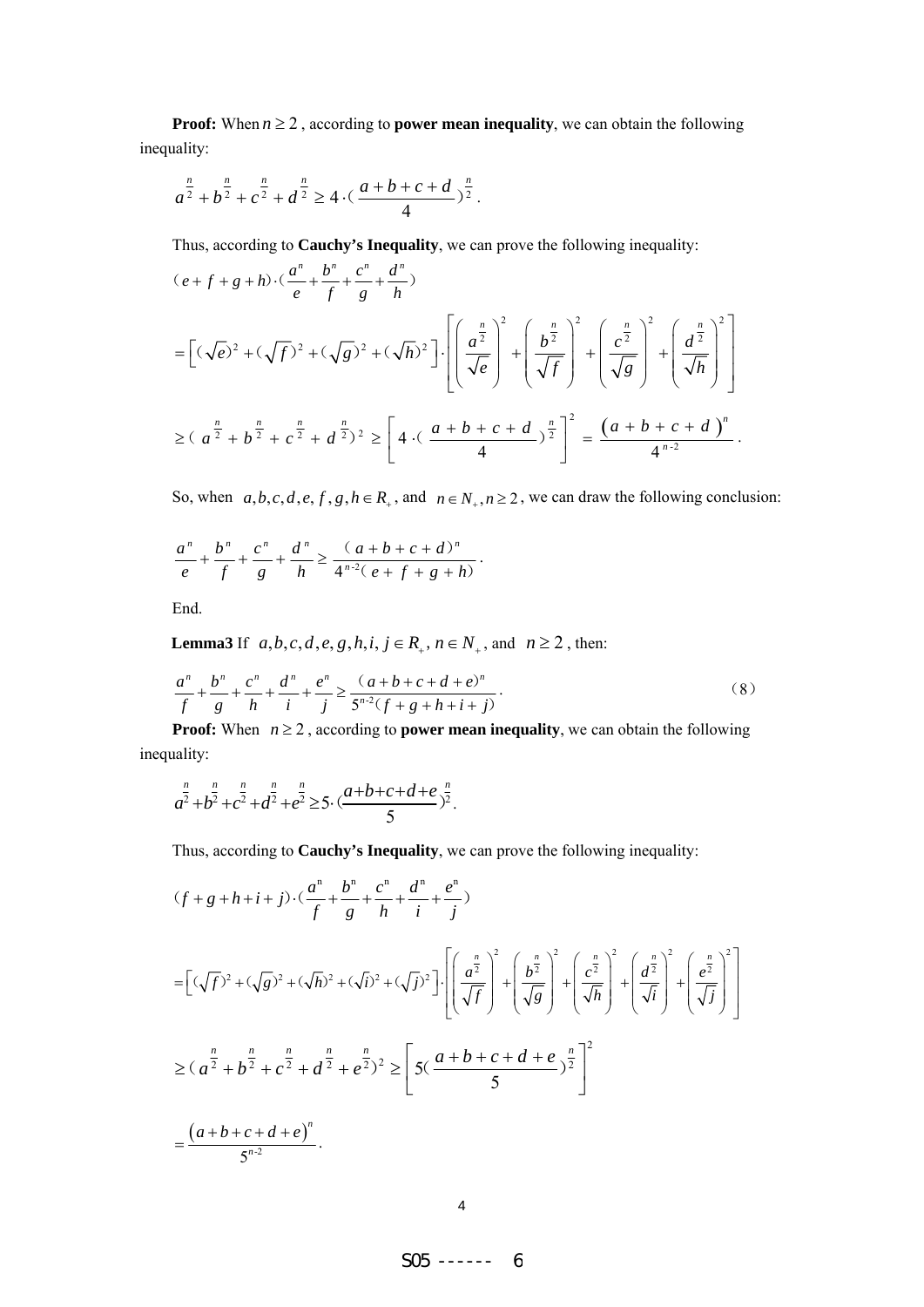So when  $a, b, c, d, e, f, g, h, i, j \in R_+, n \in N_+$ , and  $n \ge 2$ , we can draw the following

conclusion:

$$
\frac{a^n}{f} + \frac{b^n}{g} + \frac{c^n}{h} + \frac{d^n}{i} + \frac{e^n}{j} \ge \frac{(a+b+c+d+e)^n}{5^{n-2}(f+g+h+i+j)}.
$$
  
End.

**Lemma4** If  $\alpha_1, \alpha_2, \ldots, \alpha_{n-1}, \alpha_n \in R_+, \beta_1, \beta_2, \ldots, \beta_{n-1}, \beta_n \in R_+, m, n \in N_+$ , and  $n \ge 3, m \ge 2$ , then:

$$
\sum_{i=1}^{n} \frac{\alpha_{i}^{m}}{\beta_{i}} \ge \frac{\left(\sum_{i=1}^{n} \alpha_{i}\right)^{m}}{n^{m-2}\left(\sum_{i=1}^{n} \beta_{i}\right)}
$$
\n(9)

**Proof:** When  $n \geq 2$ , according to power mean inequality, we can obtain the following inequality:

$$
\sum_{i=1}^{n} \alpha_i^{\frac{m}{2}} \geq n \left( \frac{\sum_{i=1}^{n} \alpha_i}{n} \right)^{\frac{m}{2}}
$$

Thus, according to Cauchy's Inequality, we can prove the following inequality:

.

$$
\left(\sum_{i=1}^{n} \beta_{i}\right) \cdot \left(\sum_{i=1}^{n} \frac{\alpha_{i}^{m}}{\beta_{i}}\right) = \left[\sum_{i=1}^{n} \left(\sqrt{\beta_{i}}\right)^{2}\right] \cdot \left[\sum_{i=1}^{n} \left(\frac{\alpha_{i}^{m}}{\sqrt{\beta_{i}}}\right)^{2}\right]
$$
\n
$$
\geq \left(\sum_{i=1}^{n} \alpha_{i}^{\frac{m}{2}}\right)^{2} \geq \left[n\left(\frac{\sum_{i=1}^{n} \alpha_{i}}{n}\right)^{2}\right] = \frac{\left(\sum_{i=1}^{n} \alpha_{i}\right)^{m}}{n^{m-2}}.
$$

So when  $\alpha_1, \alpha_2, \ldots, \alpha_{n-1}, \alpha_n \in R_+$ ,  $\beta_1, \beta_2, \ldots, \beta_{n-1}, \beta_n \in R_+$ ,  $m, n \in N_+$ , and  $n \ge 3, m \ge 2$ , we can

⎥  $\overline{\phantom{a}}$ 

draw the following conclusion:

$$
\sum_{i=1}^{n} \frac{\alpha_i^{m}}{\beta_i} \ge \frac{\left(\sum_{i=1}^{n} \alpha_i\right)^m}{n^{m-2} \left(\sum_{i=1}^{n} \beta_i\right)}
$$

End.

**Lemma5** If  $x, y, z \in R_+$ , then:

$$
\frac{x}{y} + \frac{y}{z} + \frac{z}{x} \ge 3 + \frac{27}{8} \cdot \frac{(x - y)^2 + (y - z)^2 + (z - x)^2}{(x + y + z)^2}.
$$
\n(10)

**Proof** : Notice that  $(x^2 y + y^2 z + z^2 x) - (xy^2 + yz^2 + zx^2) = -(x - y)(y - z)(z - x)$ , which means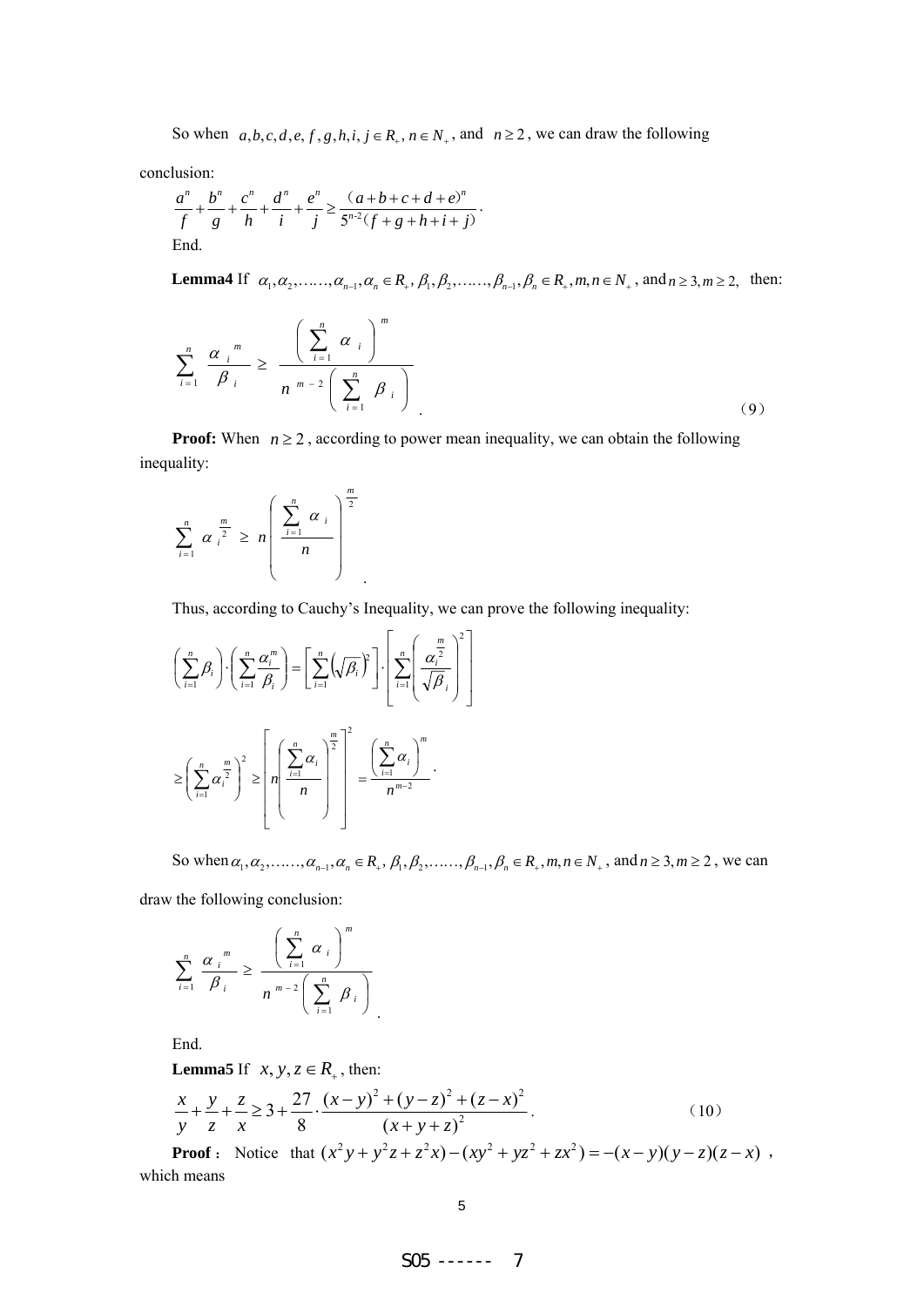$$
2(\frac{x}{y} + \frac{y}{z} + \frac{z}{x} - 3) = \frac{2(x^2z + y^2x + z^2x) - 6xyz}{xyz}
$$
  
\n
$$
= \frac{(x^2z + y^2x + z^2y + xz^2 + yx^2 + zy^2 - 6xyz) + (x^2z + y^2x + z^2y) - (xz^2 + yx^2 + zy^2)}{xyz}
$$
  
\n
$$
= \frac{\sum x \sum yz - 9xyz + (x - y)(y - z)(z - x)}{xyz}
$$
  
\n
$$
(x - y)^2 + (y - z)^2 + (z - x)^2 = 2(x^2 + y^2 + z^2 - xy - yz - zx) = 2[(\sum x)^2 - 3\sum yz],
$$
  
\nFrom this we can discover that Formula (10) equals to:  
\n
$$
\sum x \sum yz - 9xyz + (x - y)(y - z)(z - x) \ge \frac{27}{2} \cdot \frac{(\sum x)^2 - 3\sum yz}{(x + y + z)^2}.
$$
  
\n(11)  
\n
$$
\begin{cases}\ny + z = a, & y = s - a, \\
y + z = b, & \text{so } y = s - b, \text{ Therein } a, b, c \text{ are the sides of triangle } ABC, \\
x + y = c, & z = s - c,\n\end{cases}
$$

 $\frac{1}{2}(a+b+c)$ 2  $s = \frac{1}{2}(a+b+c)$  is its half perimeter.

According to some common triangular identities:  
\n
$$
\sum x = \sum (s-a) = s, \sum yz = \sum (s-b)(s-c) = r(4R+r),
$$
\n
$$
\prod x = \prod (s-a) = r^2 s, \text{ and } (x-y)(y-z)(z-x) = -(a-b)(b-c)(c-a), \text{ ( } R, r \text{ are } z \text{)}
$$

respectively the radii of the circumcircles and the inscribed circle ), so we can discover that Formula (11) equals to:

$$
\frac{s \cdot r(4R+r) - 9sr^2 - (a-b)(b-c)(c-a)}{sr^2} \ge \frac{27}{2} \cdot \frac{s^2 - 3r(4R+r)}{s^2}
$$
  
\n
$$
\Leftrightarrow r[4s^2(R-2r) - \frac{27}{2}r(s^2 - 12Rr - 3r^2)] \ge s(a-b)(b-c)(c-a)
$$
  
\n
$$
\Leftrightarrow r^2[4s^2(R-2r) - \frac{27}{2}r(s^2 - 12Rr - 3r^2)]^2 \ge s^2(a-b)^2(b-c)^2(c-a)^2 \quad (12)
$$

According to some common triangular identities  $^{1211}$ :

 $(a-b)^2(b-c)^2(c-a)^2 = 4r^2[-s^4 + (4R^2 + 20Rr - 2r^2)s^2 - r(4R+r)^3]$ , so we can discover that Formula (12) equals to:

$$
[8s^{2}(R-2r)-27r(s^{2}-12Rr-3r^{2})]^{2} \ge 16s^{2}[-s^{4}+(4R^{2}+20Rr-2r^{2})s^{2}-r(4R+r)^{3}]
$$
  
\n
$$
\Leftrightarrow 16s^{6}-(1008Rr-1881r^{2})s^{4}+(1024R^{3}r+5952R^{2}r^{2}-26376Rr^{3}-6950r^{4})s^{2}
$$
  
\n+104976R<sup>2</sup>r<sup>4</sup>+52488Rr<sup>5</sup>+6561r<sup>6</sup> \ge 0  
\n
$$
\Leftrightarrow 16(s^{2}-16Rr+5r^{2})^{3}+(-240Rr+1641r^{2})s^{4}+(1024R^{3}r-6336R^{2}r^{2})
$$
  
\n-18696Rr<sup>3</sup>-8150r<sup>4</sup>)s<sup>2</sup>+65536R<sup>3</sup>r<sup>3</sup>+43536R<sup>2</sup>r<sup>4</sup>+71688Rr<sup>5</sup>+4561r<sup>6</sup> \ge 0 (13)

According to Gerretsens' Inequality,  $s^2 \ge 16Rr - 5r^2$ . Thus if we want to prove Formula (13), we only need to prove: 0, we only need to prove:<br>  $\Rightarrow f(s^2) = (-240Rr + 1641r^2)s^4 + (1024R^3r - 6336R^2r^2 - 18696Rr^3 - 8150r^4)s^2$ 

$$
\Leftrightarrow f(s^2) = (-240Rr + 1641r^2)s^4 + (1024R^3r - 6336R^2r^2 - 18696Rr^3 - 8150r^4)s^2
$$
  
+65536R<sup>3</sup>r<sup>3</sup> + 43536R<sup>2</sup>r<sup>4</sup> + 71688Rr<sup>5</sup> + 4561r<sup>6</sup> \ge 0. (14)

When 
$$
-240Rr + 1641r^2 \le 0
$$
, which means when  $\frac{R}{r} \ge 6.8375$ ,  $f(s^2)$  is a function or a

quadratic function of opening down about  $s^2$ , and  $16Rr - 5r^2 \leq s^2 \leq 4R^2 + 4Rr + 3r^2$ , to prove  $f(s^2) \ge 0$ , only prove  $f(16Rr - 5r^2) \ge 0$  and  $f(4R^2 + 4Rr + 3r^2) \ge 0$ .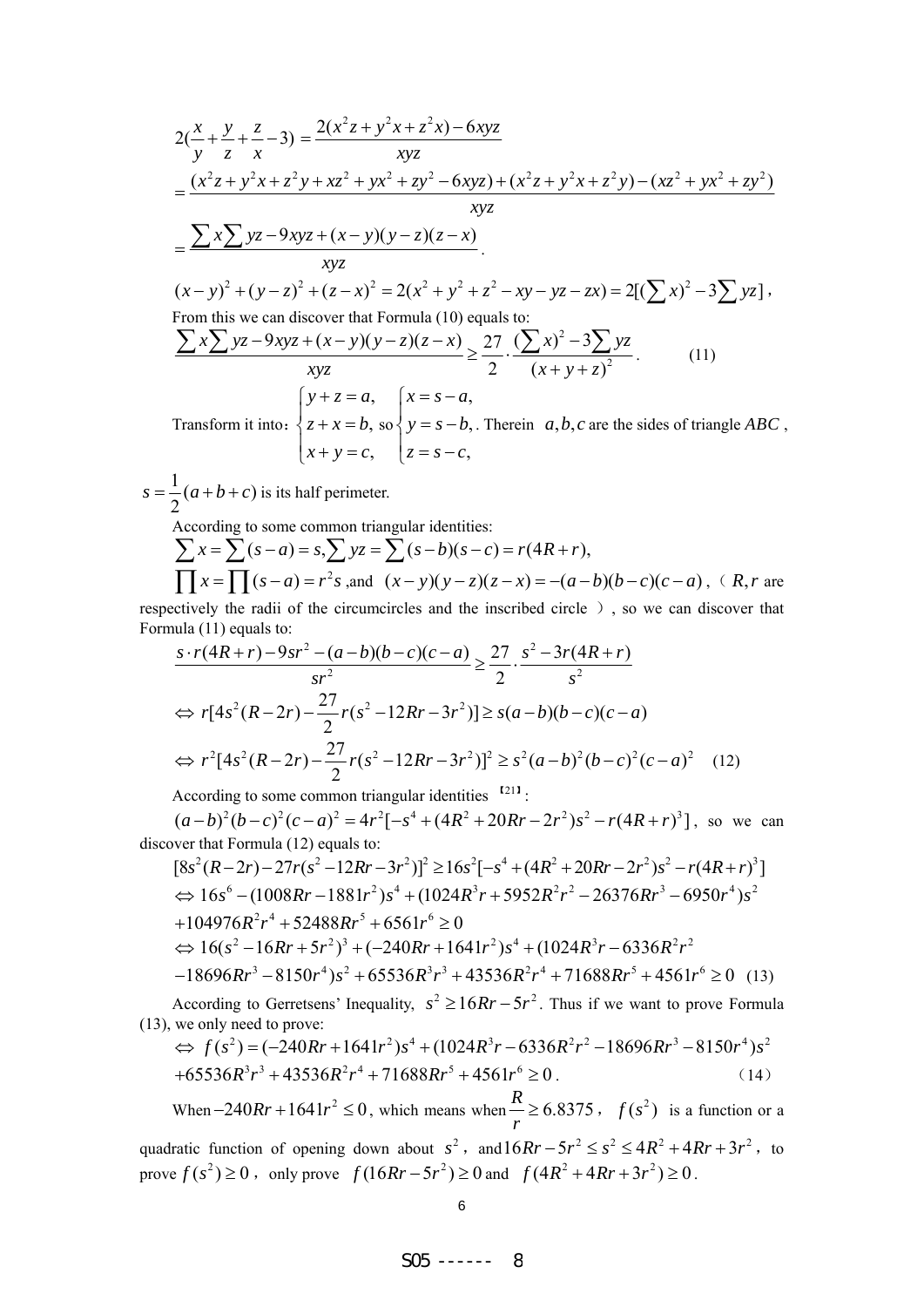$$
f(16Rr-5r^2) = 16384R^4r^2 - 102400R^3r^3 + 234576R^2r^4 - 233792Rr^5 + 86336r^6
$$
  
=  $16r^2(1024R^2 - 2304Rr + 1349r^2)(R - 2r)^2$   
=  $16r^2[1024(R - \frac{9}{8})^2 + 53r^2](R - 2r)^2 \ge 0$ ,  

$$
f(4R^2 + 4Rr + 3r^2) = 256R^5r - 2672R^4r^2 + 11392R^3r^3 - 22976R^2r^4 + 20224Rr^5 - 5120r^6
$$
  
=  $16r^2(16R^3 - 103R^2r + 236Rr^2 - 80r^3)(R - 2r)^2$   
=  $16r^2\{[16R^2 - 71Rr + 94r^2)(R - 2r) + 108r^3](R - 2r)^2 \ge 0$ .  
When  $-240Rr + 1641r^2 > 0$ , that  $2 \le \frac{R}{r} < 6.8375$ ,  $f(s^2)$  is a quadratic function of  
opening down about  $s^2$ , and  $16Rr - 5r^2 \le s^2 \le 4R^2 + 4Rr + 3r^2$ .  
Notice the discrimin about  $f(s^2)$   
 $\Delta_{s^2} = (1024R^3r - 6336R^3r^2 - 18696Rr^3 - 8150r^4)^2$   
 $-4(-240Rr + 1641r^2)(65536R^3r^3 + 45336R^2r^4 + 71688Rr^5 + 4561r^6)$   
=  $1048576R^6r^2 - 12976128R^5r^3 + 64370048r^8 + 166159232R^2r^5$   
 $+2353867392R^2r^6 - 161436672Rr^3 + 34536R^3r^4 + 7$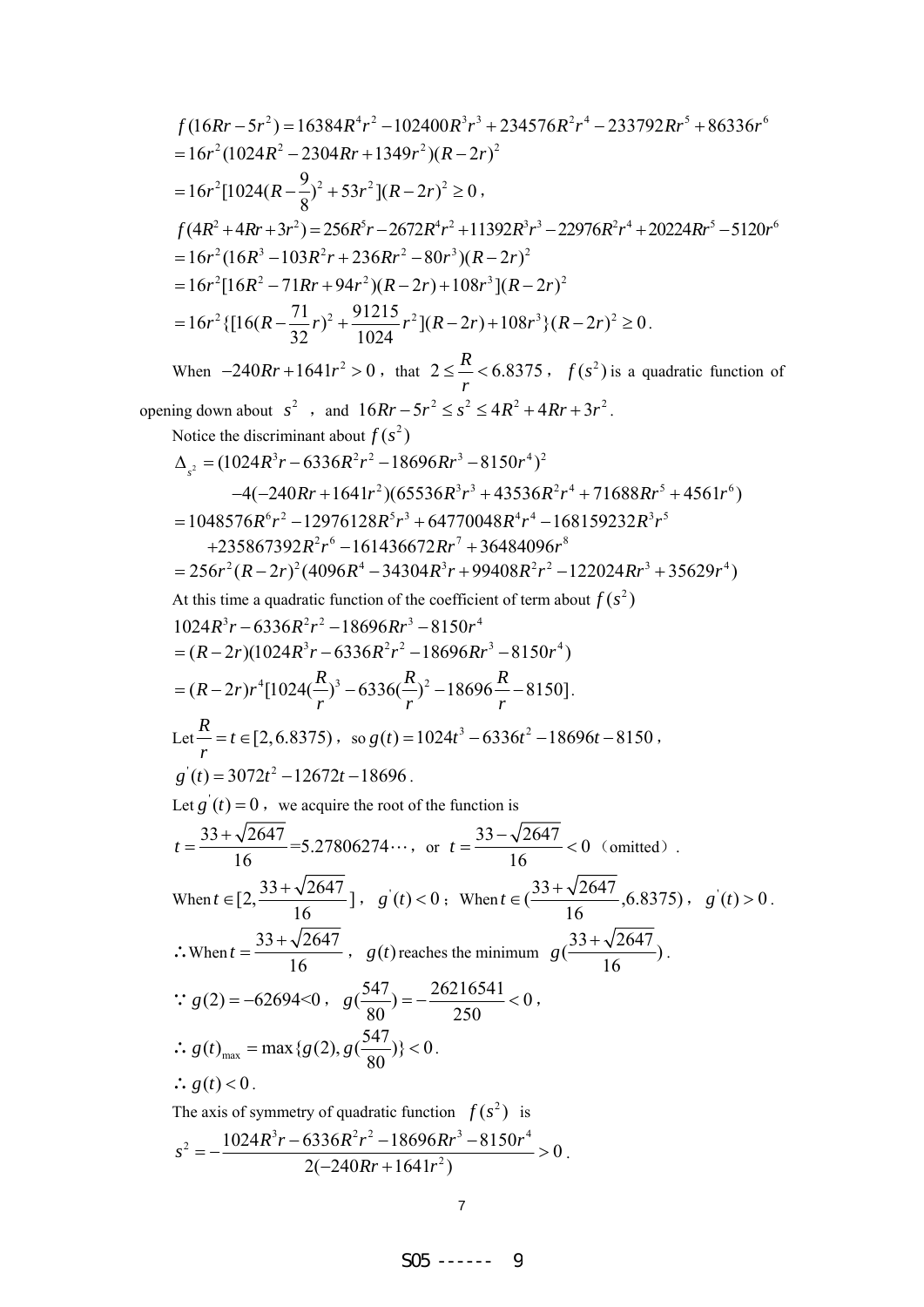If  $\Delta_{s^2} > 0$ , which means  $4096R^4 - 34304R^3r + 99408R^2r^2 - 122024Rr^3 + 35629r^4 > 0$ . With the assistance of maple13, we discover that when  $2 \leq R < 4.10490422$ *r*  $\leq$  -< 4.10490422 $\cdots$ , function  $f(s^2) = 0$  has two roots; Therein the larger one is

$$
\frac{-(1024R^3r-6336R^2r^2-18696Rr^3-8150r^4)+\sqrt{\Delta_{s^2}}}{2(-240Rr+1641r^2)}.
$$

We can prove 
$$
\frac{-(1024R^3r - 6336R^2r^2 - 18696Rr^3 - 8150r^4) + \sqrt{\Delta_{s^2}}}{2(-240Rr + 1641r^2)} \le 16Rr - 5r^2.
$$
  
\n⇒ 
$$
-(1024R^3r - 6336R^2r^2 - 18696Rr^3 - 8150r^4) + \sqrt{\Delta_{s^2}}
$$
  
\n≤ 2(-240Rr + 1641r^2)(16Rr - 5r^2)  
\n⇒ 
$$
\sqrt{\Delta_{s^2}} \le -1024R^3r - 1344R^2r^2 + 73608Rr^3 - 8260r^4
$$
  
\n=  $r^4[-1024(\frac{R}{r})^3 - 1344(\frac{R}{r})^2 + 73608(\frac{R}{r}) - 8260]$ .  
\n
$$
\frac{R}{r} = t \in [2, 6.8375), \text{ WJ}(t) = -1024t^3 - 1344t^2 + 73608t - 8260,
$$
  
\n*h* (*t*) = 0 , so we can acquire the root *t* =  $\frac{-7 + 3\sqrt{687}}{16}$  = 4.47700340...,  
\n
$$
\text{or } t = \frac{-7 - 3\sqrt{687}}{16} < 0 \text{ (omitted)}
$$
.  
\nWhen *t* ∈ [ $2, \frac{-7 + 3\sqrt{687}}{16}$ ), *g* (*t*) > 0; when *t* ∈ ( $\frac{-7 + 3\sqrt{687}}{16}$ , 6.8375), *g* (*t*) < 0.  
\n∴ When *t* =  $\frac{-7 + 3\sqrt{687}}{16}$ , *g* (*t*) reaches the maximum *g* ( $\frac{-7 + 3\sqrt{687}}{16}$ ).  
\n∴ *g*(*2*) = 125388 > 0, *g* ( $\frac{547}{80}$ ) =  $\frac{26216541}{25$ 

$$
\leq (-1024R^3r - 1344R^2r^2 + 73608Rr^3 - 8260r^4)^2
$$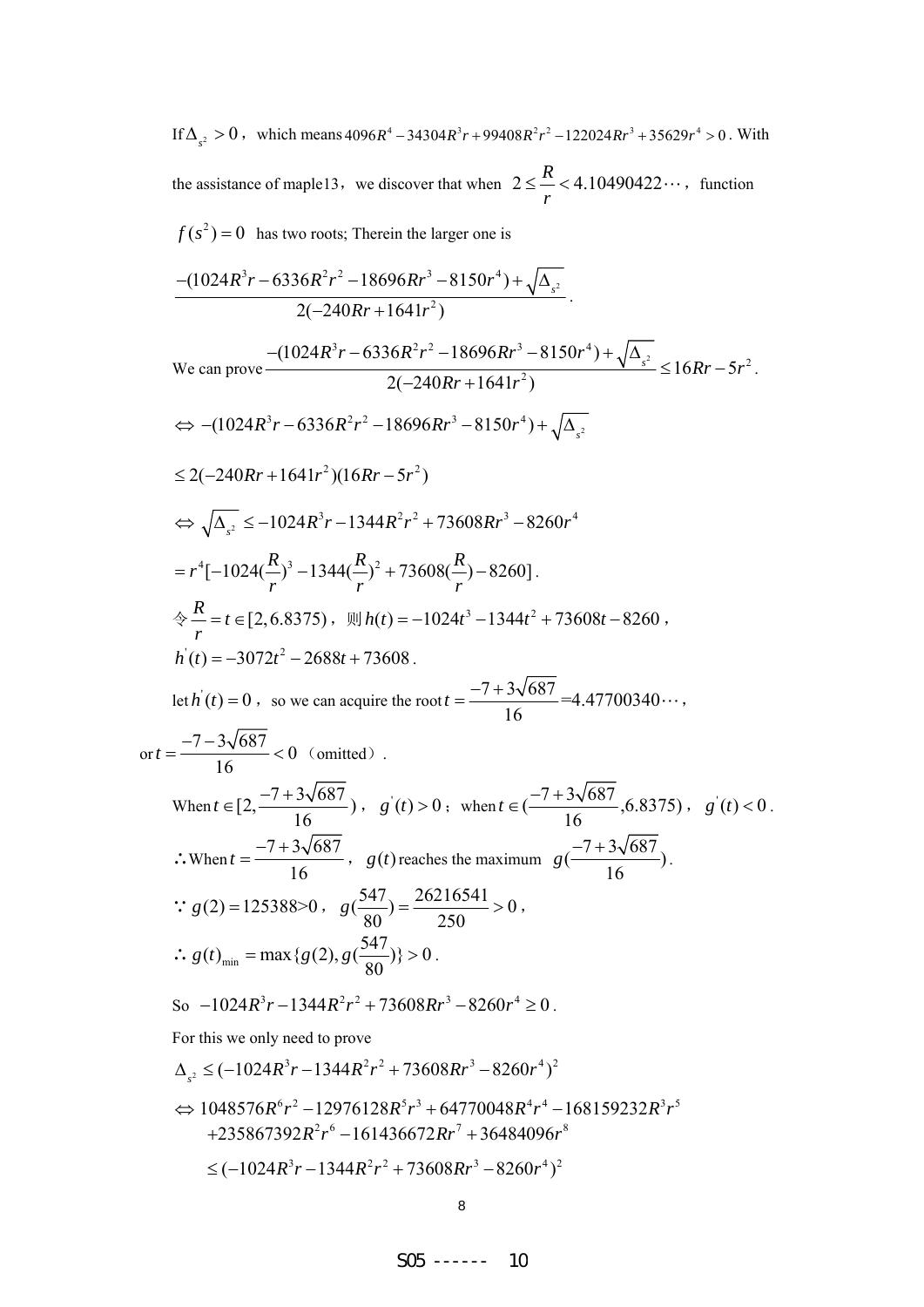⇒ 7864320R<sup>5</sup>r<sup>3</sup> -153059328R<sup>4</sup>r<sup>4</sup> +398662656R<sup>3</sup>r<sup>5</sup> +1893865152R<sup>2</sup>r<sup>6</sup>  
+156359952Rr<sup>7</sup> -36481071r<sup>8</sup> ≥ 0  
⇒ 3r(547r - 80R)(-32768R<sup>4</sup> +413696R<sup>3</sup>r +1167552R<sup>2</sup>r<sup>2</sup> -22231r<sup>4</sup>) ≥ 0  
Notice that 
$$
2 \le \frac{R}{r} < 4.10490422...
$$
, so  $547r - 80R > 0$ . For this we only need to prove  
-32768R<sup>4</sup> +413696R<sup>3</sup>r +1167552R<sup>2</sup>r<sup>2</sup> -22231r<sup>4</sup> ≥ 0. That is, to prove  
-32768(R<sup>4</sup>)<sup>4</sup> +413696(R<sup>3</sup>)<sup>3</sup> +1167552(R<sup>2</sup>)<sup>2</sup> -22231 ≥ 0.  
Let  $\frac{R}{r} = t \in [2, 6.8375)$ , so  $p(t) = -32768t^4 + 413696t^3 + 1167552t^2 - 22231 ≥ 0$ ,  
 $p(t) = -131072t^3 + 1241088t^2 + 2335104t = 128t(-1024t^2 + 9696t + 18243)$   
= 128t[1024t(8 - t) +1504t +18243] > 0.  
So when  $t \in [2, 6.8375)$ ,  $p(t)$  is monotonely increasing, which means  
 $p(t) \ge p(2) = 7433257>0$ .  
So-32768R<sup>4</sup> +413696R<sup>3</sup>r +1167552R<sup>2</sup>r<sup>2</sup> -22231r<sup>4</sup> ≥ 0 is tenable

If  $\Delta_{s^2} \leq 0$ , which equals to

 $4096R^4 - 34304R^3r + 99408R^2r^2 - 122024Rr^3 + 35629r^4 \le 0$ , with the assistance of maple13, we can discover that when  $4.10490422\dots \leq \frac{R}{r} < 6.8375$ ,  $f(s^2) \geq 0$  is always

tenable.

Generalizing all the identities above, we can draw a conclusion that Formula (14) is tenable, so Lemma 5 is also tenable.

## **III. Three-dimensional Inequalities**

**Theorem1:** If  $a, b, c, \lambda_1, \lambda_2, \mu_1, \mu_2 \in R_+$ ,  $a+b+c=1$ ,  $n, m \in N_+$ , and  $n \ge 2$ ,  $m \ge 2$ ,

and  $\lambda_1, \lambda_2 \geq 1, \mu_1, \mu_2 \geq 1$ , then:

$$
\frac{\mu_1 a^m + \mu_2 b^n}{\lambda_1 b + \lambda_2 c} + \frac{\mu_1 b^m + \mu_2 c^n}{\lambda_1 c + \lambda_2 a} + \frac{\mu_1 c^m + \mu_2 a^n}{\lambda_1 a + \lambda_2 b} \ge \frac{9\mu_1}{3^m (\lambda_1 + \lambda_2)} + \frac{9\mu_2}{3^n (\lambda_1 + \lambda_2)}.
$$
(15)

With equality if and only if  $a=b=c=1/3$ .

**Proof** ∵ *n*, *m* ∈  $N_+$ , and  $n \ge 2$ ,  $m \ge 2$ ,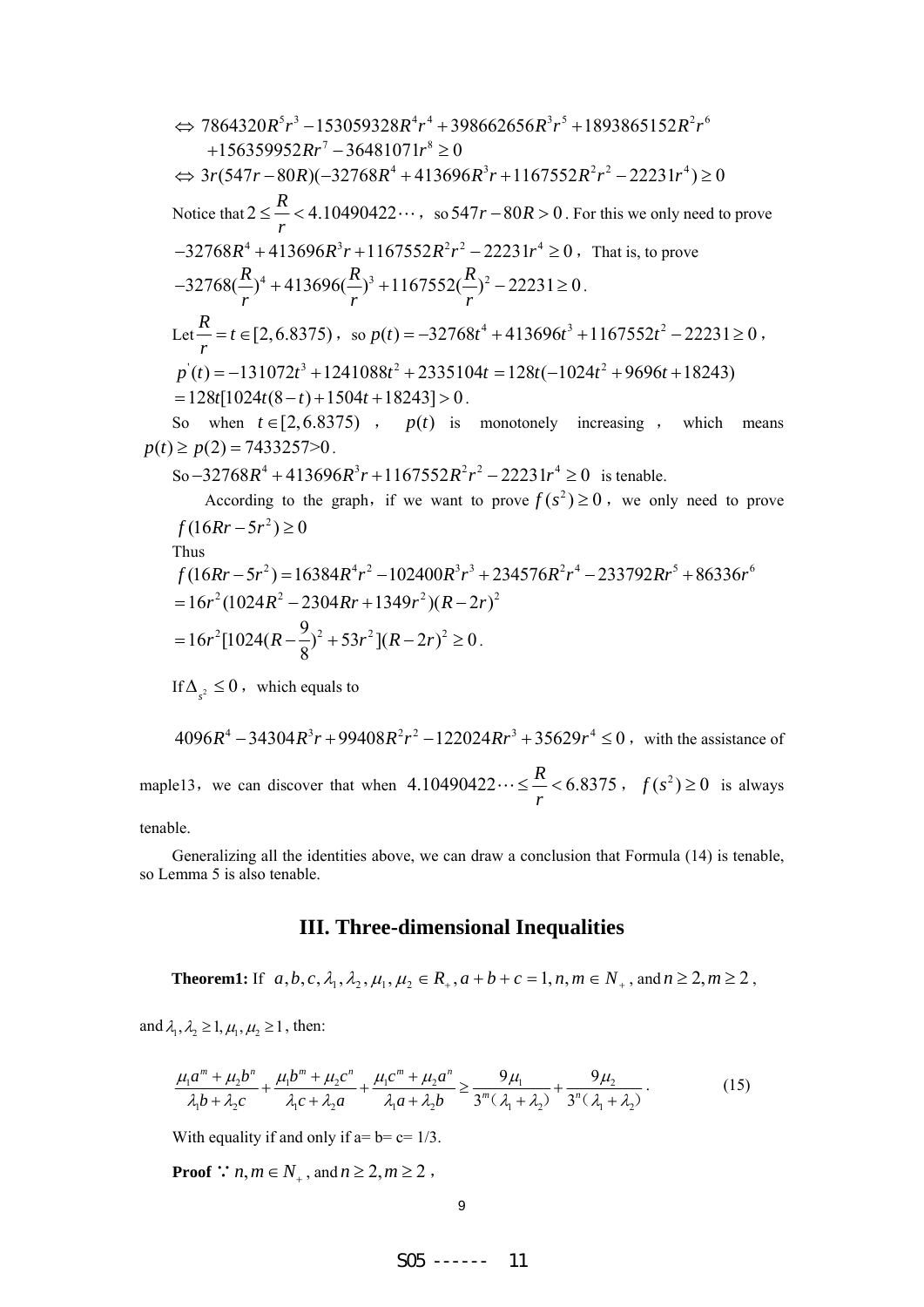∴According to the assumption and the Lemma 1:

$$
\frac{\mu_1 a^m + \mu_2 b^n}{\lambda_1 b + \lambda_2 c} + \frac{\mu_1 b^m + \mu_2 c^n}{\lambda_1 c + \lambda_2 a} + \frac{\mu_1 c^m + \mu_2 a^n}{\lambda_1 a + \lambda_2 b}
$$
\n
$$
= \mu_1 \cdot \sum \frac{a^m}{\lambda_1 b + \lambda_2 c} + \mu_2 \cdot \sum \frac{b^n}{\lambda_1 b + \lambda_2 c}
$$
\n
$$
\geq \mu_1 \cdot \frac{(a+b+c)^m}{3^{m-2}(\lambda_1 + \lambda_2) \cdot (a+b+c)} + \mu_2 \cdot \frac{(a+b+c)^n}{3^{n-2}(\lambda_1 + \lambda_2) \cdot (a+b+c)}
$$
\n
$$
= \mu_1 \cdot \frac{1}{3^{m-2}(\lambda_1 + \lambda_2)} + \mu_2 \cdot \frac{1}{3^{n-2}(\lambda_1 + \lambda_2)}
$$
\n
$$
= \frac{\mu_1}{3^{m-2}(\lambda_1 + \lambda_2)} + \frac{\mu_2}{3^{n-2}(\lambda_1 + \lambda_2)} = \frac{9\mu_1}{3^m \cdot (\lambda_1 + \lambda_2)} + \frac{9\mu_2}{3^n \cdot (\lambda_1 + \lambda_2)}.
$$
\nEXECUTE: The result is a factorization, find the equation of the equation of the equation of the equation.

Demonstration finished

**Theorem2**: If  $a, b, c, \lambda_1, \lambda_2, \mu_1, \mu_2, \mu_3 \in R_+$ ,  $a+b+c=1, n, m, k \in N_+$ , and

$$
n \ge 2, m \ge 2, k \ge 2, \lambda_1, \lambda_2 \ge 1, \mu_1, \mu_2, \mu_3 \ge 1, \text{then:}
$$
  

$$
\sum \frac{\mu_1 a^m + \mu_2 b^n + \mu_3 c^k}{\lambda_1 b + \lambda_2 c} \ge \frac{9}{\lambda_1 + \lambda_2} \left(\frac{\mu_1}{3^m} + \frac{\mu_2}{3^n} + \frac{\mu_3}{3^k}\right).
$$
 (16)

With equality if and only if  $a= b = c = 1/3$ .

**Proof** 
$$
\therefore
$$
  $n, m, k \in N_+$ , and  $n \ge 2, m \ge 2, k \ge 2$ ,

∴According to the assumption and the Lemma 1:

$$
\sum \frac{\mu_1 a^m + \mu_2 b^n + \mu_3 c^k}{\lambda_1 b + \lambda_2 c}
$$
\n  
\n
$$
= \mu_1 \cdot \sum \frac{a^m}{\lambda_1 b + \lambda_2 c} + \mu_2 \cdot \sum \frac{b^n}{\lambda_1 b + \lambda_2 c} + \mu_3 \cdot \sum \frac{c^k}{\lambda_1 b + \lambda_2 c}
$$
\n  
\n
$$
\geq \mu_1 \cdot \frac{(a+b+c)^m}{3^{m-2}(\lambda_1 + \lambda_2) \cdot (a+b+c)} + \mu_2 \cdot \frac{(a+b+c)^n}{3^{n-2}(\lambda_1 + \lambda_2) \cdot (a+b+c)} + \mu_3 \cdot \frac{(a+b+c)^k}{3^{k-2}(\lambda_1 + \lambda_2) \cdot (a+b+c)}
$$
\n  
\n
$$
= \frac{\mu_1}{3^{m-2}(\lambda_1 + \lambda_2)} + \frac{\mu_2}{3^{n-2}(\lambda_1 + \lambda_2)} + \frac{\mu_3}{3^{k-2}(\lambda_1 + \lambda_2)} = \frac{9}{\lambda_1 + \lambda_2} (\frac{\mu_1}{3^m} + \frac{\mu_2}{3^n} + \frac{\mu_3}{3^k}).
$$
\n  
\nDenonstration finished

**Annotation:** In Formula (16), if we make  $\lambda_1 = \lambda_2 = \mu_1 = \mu_2 = 1, \mu_3 = 0, m = 2, n = 1$ , we can acquire the Vasiliev Inequality; if we make  $\lambda_1 = \lambda_2 = \mu_2 = 1, \mu_3 = 0, \mu_1 = \lambda, m = 2, n = 1$ , we can acquire formula (2).

**Theorem3** If a, b, c are positive, and satisfy  $a+b+c=1$ , then: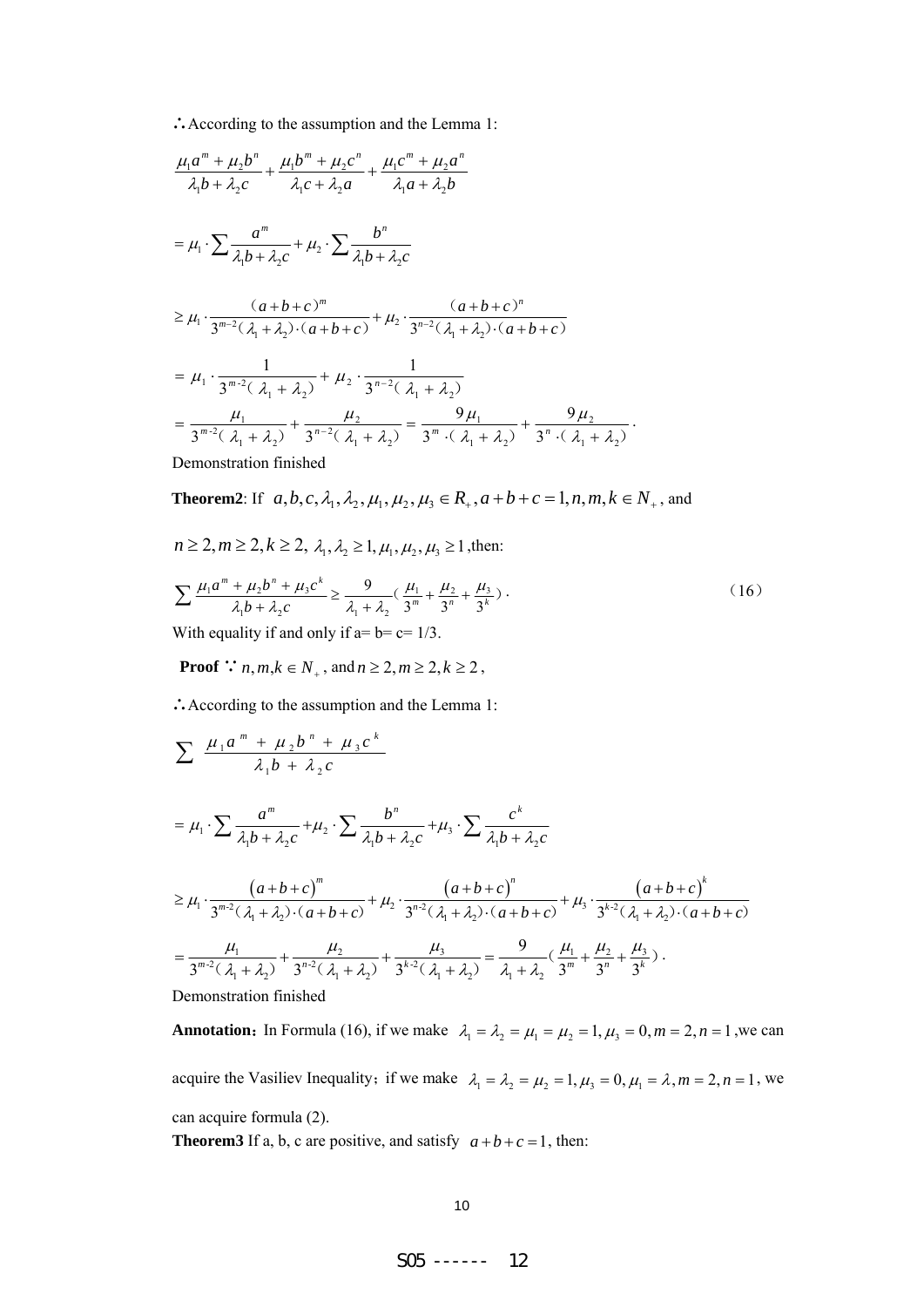$$
\frac{a+b^2}{(b+c)^2} + \frac{b+c^2}{(c+a)^2} + \frac{c+a^2}{(a+b)^2} \ge 3.
$$
 (17)

With equality if and only if  $a=b=c=1/3$ .

**Proof** 
$$
\frac{a+b^2}{(b+c)^2} + \frac{b+c^2}{(c+a)^2} + \frac{c+a^2}{(a+b)^2} = \sum \frac{a}{(b+c)^2} + \sum \frac{b^2}{(b+c)^2}.
$$

We firstly prove  $(b+c)^{2}$   $(c+a)^{2}$   $(a+b)^{2}$ 9 4 *abc*  $(b+c)^2$   $(c+a)^2$   $(a+b)$  $+\frac{v}{\sqrt{2}}+\frac{c}{\sqrt{2}}\ge$  $+ c$ <sup>2</sup>  $(c+a)$ <sup>2</sup>  $(a+a)$  $(18)$ 

According to the assumptions and Cauchy's Inequality,

$$
\left[\frac{a}{(b+c)^2} + \frac{b}{(c+a)^2} + \frac{c}{(a+b)^2}\right] \cdot (a+b+c) \ge \left(\frac{a}{b+c} + \frac{b}{c+a} + \frac{c}{a+b}\right)^2.
$$
\n
$$
\therefore \frac{a}{b+c} + \frac{b}{c+a} + \frac{c}{a+b} - \frac{3}{2} = \frac{a}{b+c} - \frac{1}{2} + \frac{b}{c+a} - \frac{1}{2} + \frac{c}{a+b} - \frac{1}{2}
$$
\n
$$
= \frac{1}{2} \left(\frac{a-b}{b+c} - \frac{a-c}{b+c}\right) + \frac{1}{2} \left(\frac{b-c}{c+a} - \frac{b-a}{c+a}\right) + \frac{1}{2} \left(\frac{c-a}{a+b} - \frac{c-b}{a+b}\right)
$$
\n
$$
= \frac{1}{2} \left[\frac{(a-b)^2}{(b+c)\cdot(c+a)} + \frac{(b-c)^2}{(c+a)\cdot(a+b)} + \frac{(c-a)^2}{(b+c)\cdot(a+b)}\right] \ge 0.
$$
\n
$$
\therefore \frac{a}{b+c} + \frac{b}{c+a} + \frac{c}{a+b} \ge \frac{3}{2}.
$$
\n
$$
\therefore \frac{a}{(b+c)^2} + \frac{b}{(c+a)^2} + \frac{c}{(a+b)^2} \ge \frac{9}{4}.
$$
\nThen we prove  $\frac{b^2}{(b+c)^2} + \frac{c^2}{(c+a)^2} + \frac{a^2}{(a+b)^2} \ge \frac{3}{4}.$ \nThen we prove  $\frac{b^2}{(b+c)^2} + \frac{c^2}{(c+a)^2} + \frac{a^2}{(a+b)^2} \ge \frac{3}{4}.$ \n
$$
\Rightarrow 5 \left(\frac{a^4b^2 + b^4c^2 + c^4a^2}{(b+c)^2} + \frac{c^2}{(c+a)^2} + \frac{a^2}{(a+b)^2} \ge \frac{3}{4}.
$$
\n
$$
\Rightarrow 5 \left(\frac{a^4b^2 + b^4c^2 + c^4a^2}{(b+c)^2} + \frac{c^2b^4 + b^2c^4 + c^2a^4}{(a+b)^2} \ge \frac{3}{4} + \frac{c^2b^2}{(a+b)^2} \
$$

Notice that

$$
a^{3}b^{3} + c^{3}a^{3} = a^{3}(b^{3} + c^{3}) = a^{3}(b^{3} + c^{3} - b^{2}c - bc^{2}) + a^{3}(b^{2}c + bc^{2})
$$
  
=  $a^{3}(b - c)(b^{2} - c^{2}) + a^{3}(b^{2}c + bc^{2}) = a^{3}(b - c)^{2}(b + c) + a^{3}(b^{2}c + bc^{2})$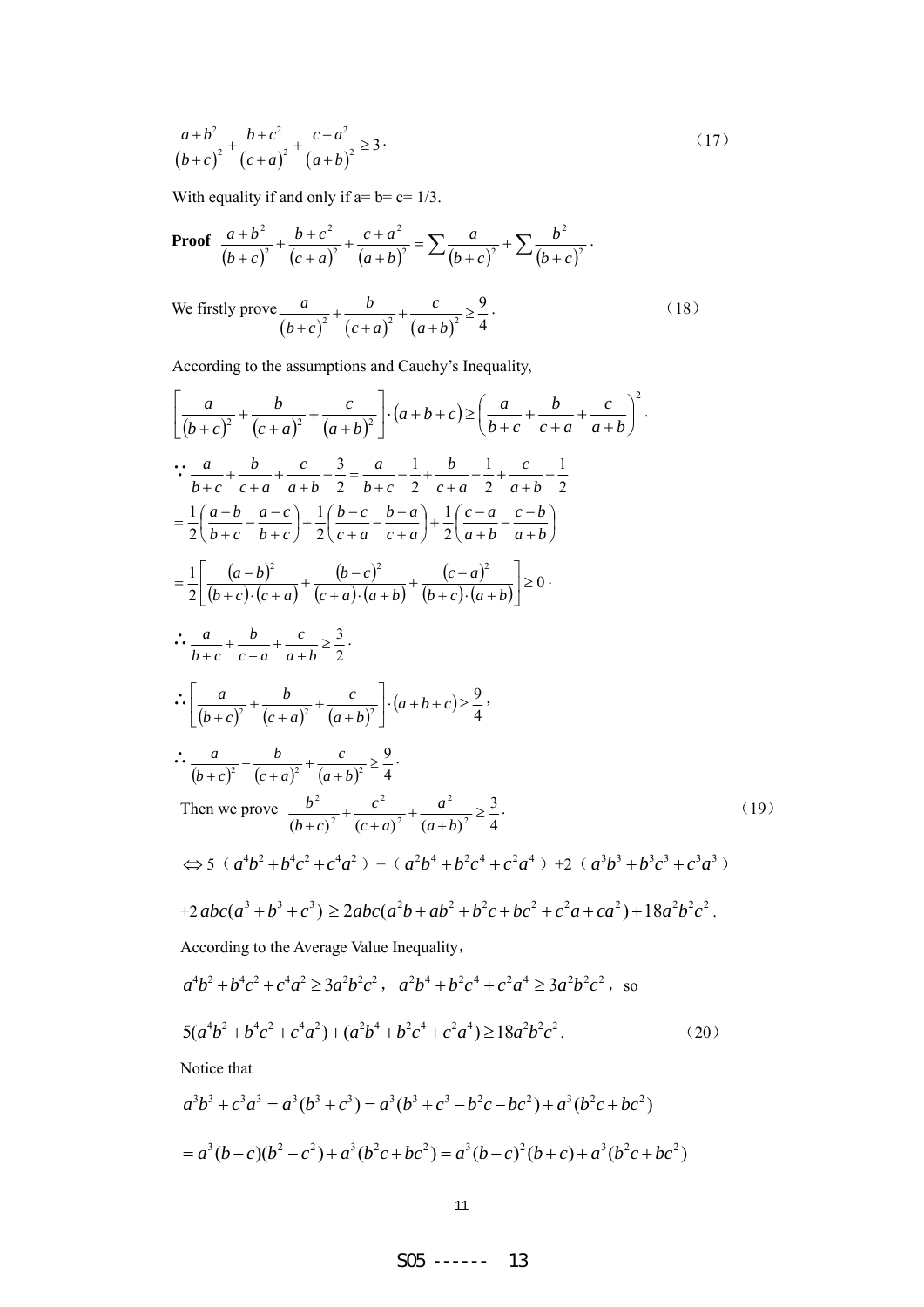$$
\geq a^3(b^2c + bc^2)
$$
, so  $a^3b^3 + c^3a^3 \geq a^3(b^2c + bc^2)$ ,

For the same reason,  $b^3 c^3 + b^3 a^3 \ge b^3 (c^2 a + ca^2)$ ,

$$
b^3c^3 + c^3a^3 \ge c^3(a^2b + ab^2),
$$

If adding up the three formulas above, we can obtain the following inequality.

$$
2(a^{3}b^{3} + b^{3}c^{3} + c^{3}a^{3}) \ge abc(a^{2}b + ab^{2} + b^{2}c + bc^{2} + c^{2}a + ca^{2}).
$$
 (21)

Notice that  $b^3 + c^3 = b^3 + c^3 - b^2c - bc^2 + b^2c + bc^2$ 

$$
= (b - c)(b2 - c2) + (b2c + bc2) = (b - c)2(b + c) + (b2c + bc2) \ge b2c + bc2
$$
, so  

$$
b3 + c3 \ge b2c + bc2
$$
, so  $abc(b3 + c3) \ge abc(b2c + bc2)$ ,

For the same reason,  $abc(c^3 + a^3) \ge abc(c^2a + ca^2)$ ,

 $abc(a^{3} + b^{3}) \ge abc(a^{2}b + ab^{2})$ ,

If adding up the three formulas above, we can obtain the following inequality.

$$
2abc(a^3+b^3+c^3) \ge abc(a^2b+ab^2+b^2c+bc^2+c^2a+ca^2).
$$
 (22)

If adding up Formula (20), Formula (21), and Formula (22), we can obtain Formula (17). By adding up Formula  $(18)$  and Formula  $(19)$  we can prove the Theorem 3 to be tenable.

$$
\frac{a+b^2}{(b+c)^2} + \frac{b+c^2}{(c+a)^2} + \frac{c+a^2}{(a+b)^2} \ge \frac{3+9}{4} = 3.
$$

Demonstration finished.

**Theorem4:** If a, b, c are positive, and satisfy  $a+b+c=1$ , then:

$$
\frac{a^2 + b^3}{(b+c)^3} + \frac{b^2 + c^3}{(c+a)^3} + \frac{c^2 + a^3}{(a+b)^3} \ge \frac{3}{2}.
$$
 (23)

With equality if and only if  $a=b=c=1/3$ .

**Proof:** 
$$
\frac{a^2 + b^3}{(b+c)^3} + \frac{b^2 + c^3}{(c+a)^3} + \frac{c^2 + a^3}{(a+b)^3} = \sum \frac{a^2}{(b+c)^3} + \sum \frac{b^3}{(b+c)^3}.
$$

**Step I:** According to the assumptions and the Cauchy inequality,

$$
\left[\frac{a^3}{(a+b)^3} + \frac{b^3}{(b+c)^3} + \frac{c^3}{(c+a)^3}\right] \cdot \left[a(a+b)^3 + b(b+c)^3 + c(c+a)^3\right] \geq (a^2 + b^2 + c^2)^2.
$$

Next to prove  $8(a^2 + b^2 + c^2)^2 \ge 3[a(a + b)^3 + b(b+c)^3 + c(c+a)^3]$ .

Namely prove

$$
5(a^4 + b^4 + c^4) + 7(a^2b^2 + b^2c^2 + c^2a^2) \ge 9(a^3b + b^3c + c^3a) + 3(ab^3 + bc^3 + ca^3).
$$
  
 
$$
3(2a^3 + b^3 + 7a^2b^2) - 9a^3b - 3ab^3 = a^4 - 2a^2b^2 + b^4 + 3a^4 - 9a^3b + 9a^2b^2 - 3ab^3
$$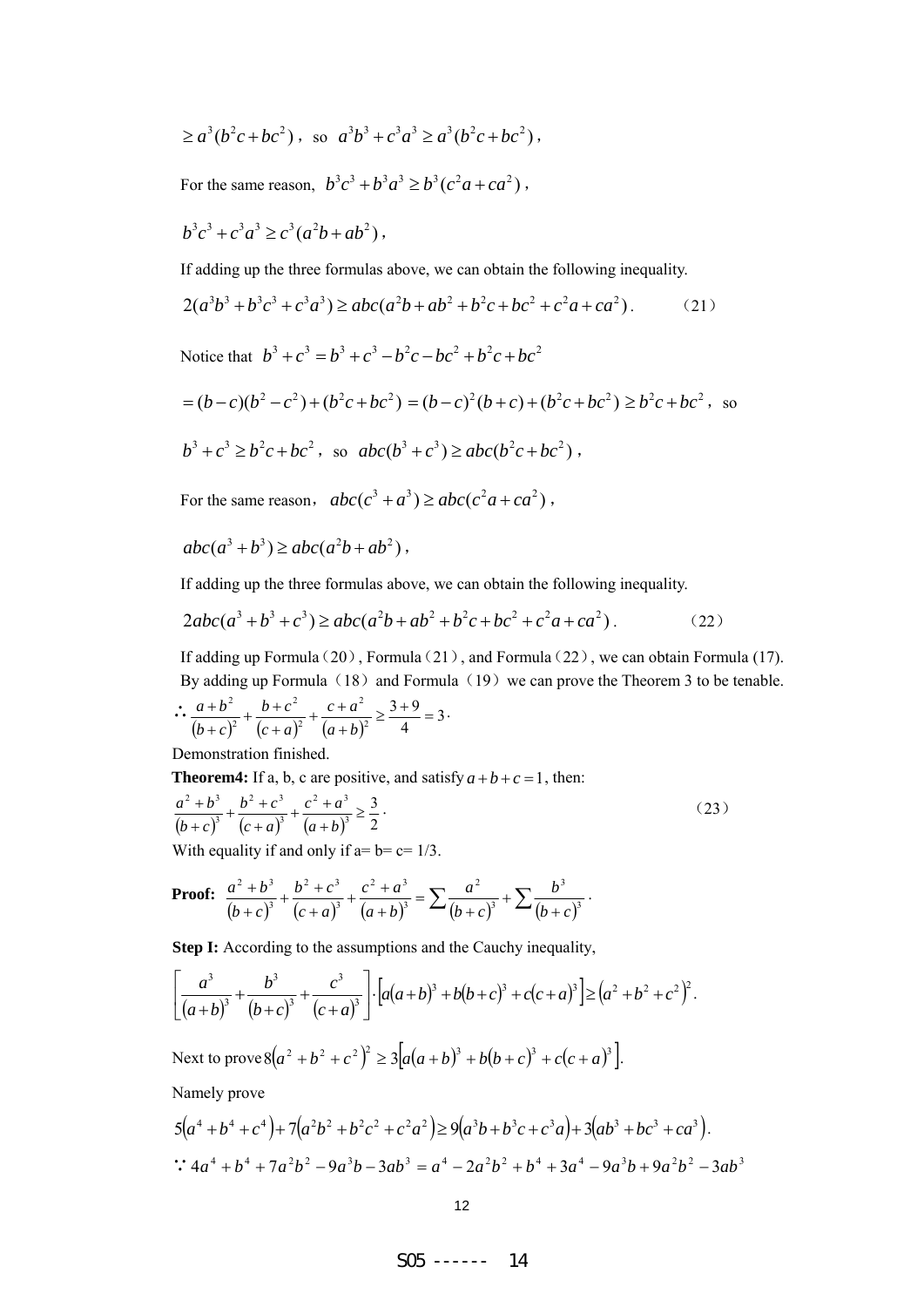$$
=(a2 - b2)2 + 3a(a - b)3 = (a - b)2(4a2 - ab + b2) ≥ 0.
$$
  
∴ 4a<sup>4</sup> + b<sup>4</sup> + 7a<sup>2</sup>b<sup>2</sup> ≥ 9a<sup>3</sup>b + 3ab<sup>3</sup>,

For the same reason,  $4b^4 + c^4 + 7b^2c^2 \ge 9b^3c + 3bc^3$ ,  $4c^4 + a^4 + 7c^2a^2 \ge 9c^3a + 3ca^3$ ,

If adding up the three formulas above, we can obtain the following inequality.

$$
5(a4 + b4 + c4) + 7(a2b2 + b2c2 + c2a2) \ge 9(a3b + b3c + c3a) + 3(ab3 + bc3 + ca3).
$$
  
Then we can prove 
$$
\frac{a3}{a3} + \frac{b3}{a3} + \frac{c3}{a3} \ge \frac{3}{a}.
$$

Then we can prove 8  $(a+b)^3$   $(b+c)^3$   $(c+a)^3$ 3 3  $\frac{3}{2} + \frac{b^3}{2} + \frac{c^3}{2}$ + + + +  $(b + c)^3$   $(b + c)^3$   $(c + a)^3$  $b+c$  $a + b$ 

**Step II: Method 1** According to the Cauchy Inequality:

$$
\left[\frac{a^{2}}{(b+c)^{3}} + \frac{b^{2}}{(c+a)^{3}} + \frac{c^{2}}{(a+b)^{3}}\right] \cdot [(b+c)+(c+a)+(a+b)]
$$
\n
$$
= \left[\left(\sqrt{\frac{a^{2}}{(b+c)^{3}}}\right)^{2} + \left(\sqrt{\frac{b^{2}}{(c+a)^{3}}}\right)^{2} + \left(\sqrt{\frac{c^{2}}{(a+b)^{3}}}\right)^{2}\right] \cdot \left[\left(\sqrt{b+c}\right)^{2} + \left(\sqrt{c+a}\right)^{2} + \left(\sqrt{a+b}\right)^{2}\right]
$$
\n
$$
\geq \left(\frac{a}{b+c} + \frac{b}{c+a} + \frac{c}{a+b}\right)^{2}.
$$
\n
$$
\therefore \left[\frac{a^{2}}{(b+c)^{3}} + \frac{b^{2}}{(c+a)^{3}} + \frac{c^{2}}{(a+b)^{3}}\right] \cdot [(b+c)+(c+a)+(a+b)]
$$
\n
$$
\geq \left(\frac{a}{b+c} + \frac{b}{c+a} + \frac{c}{a+b}\right)^{2} \geq \left(\frac{3}{2}\right)^{2} = \frac{9}{4}.
$$
\nAnd 
$$
\left[\frac{a^{2}}{(b+c)^{3}} + \frac{b^{2}}{(c+a)^{3}} + \frac{c^{2}}{(a+b)^{3}}\right] \cdot [(b+c)+(c+a)+(a+b)]
$$
\n
$$
= 2\left[\frac{a^{2}}{(b+c)^{3}} + \frac{b^{2}}{(c+a)^{3}} + \frac{c^{2}}{(a+b)^{3}}\right].
$$
\n
$$
\therefore \left[\frac{a^{2}}{(b+c)^{3}} + \frac{b^{2}}{(c+a)^{3}} + \frac{c^{2}}{(a+b)^{3}}\right] \geq \frac{9}{4 \cdot 2} = \frac{9}{8}.
$$
\n
$$
\therefore \frac{a^{2}+b^{3}}{(b+c)^{3}} + \frac{b^{2}+c^{3}}{(c+a)^{3}} + \frac{c^{2}+a^{3}}{(a+b)^{3}} = \sum_{n=0}^{\infty} \frac{a^{2}}{(b+c)^{3}} + \sum_{n=0}^{\infty} \frac{b^{3}}{(b+c)^{3}} = \frac{9}{8} + \frac{3}{8} = \frac{3}{2}.
$$

Demonstration finished

**Method 2**  $a+b+c=1 \Leftrightarrow b+c=1-a$ ,  $(b+c)$   $(1-a)$ 2  $a^2$  $3^{-} (1-a)^3$  $rac{a^2}{b+c^2} = \frac{a^2}{(1-a)^3}$ .

Assume the function  $f(x) = \frac{x}{(1-x)^3}$ 2  $f(x) = \frac{x^2}{(1-x)^3}$ , and  $x \in (0,1)$ ,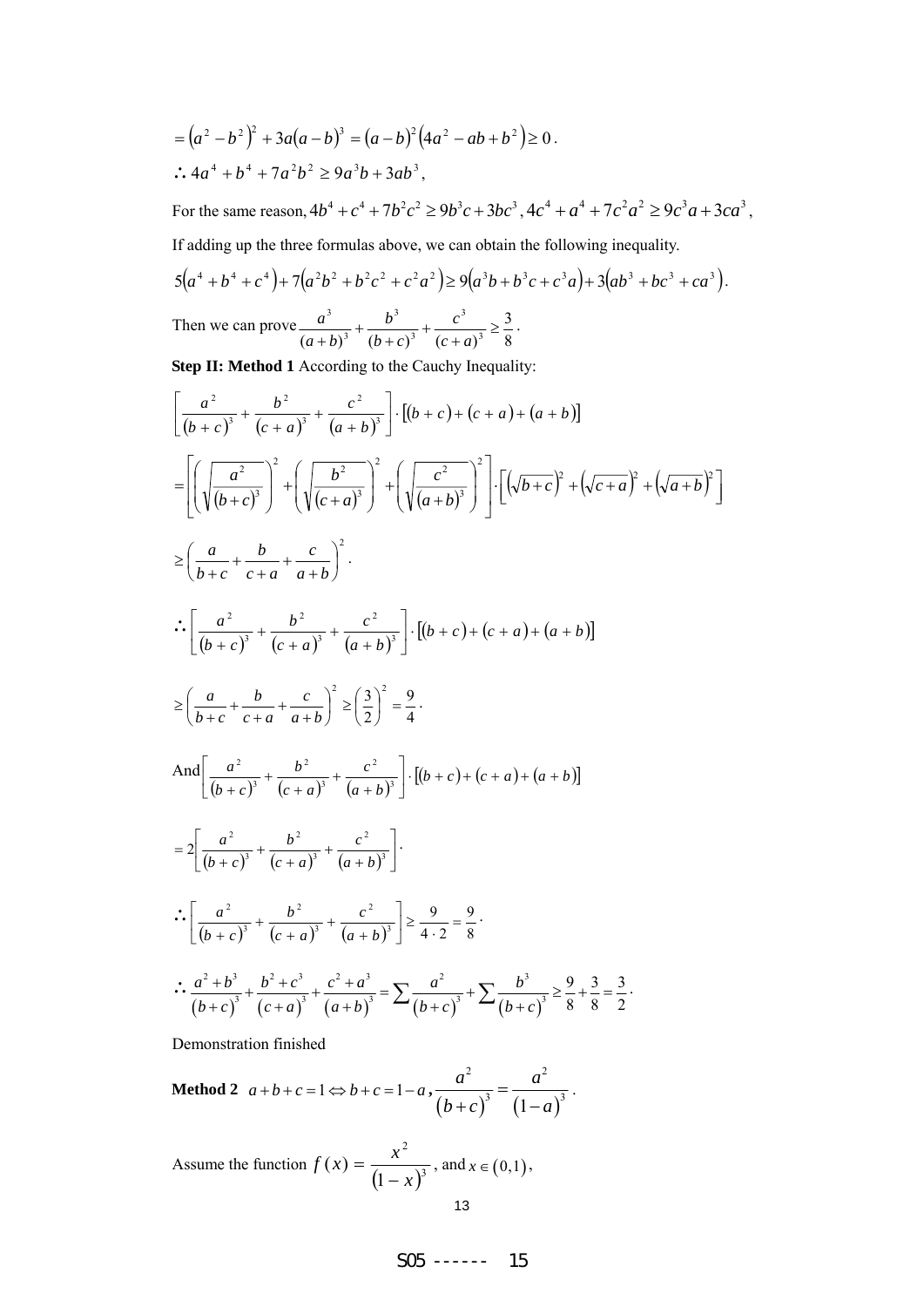$$
f'(x) = \frac{2x + x^2}{(1 - x)^4}, f''(x) = \frac{2(x^2 + 4x + 1)}{(1 - x)^5} > 0,
$$

 $\therefore$  *f* (*x*) is a lower convex function when  $x \in (0,1)$ 

According to the Jensen Inequality

$$
\frac{f(x_1)+f(x_2)+\ldots+f(x_n)}{n} \ge f(\frac{x_1+x_2+\ldots+x_n}{n}).
$$

When  $n = 3$ , and  $a = x_1$ ,  $b = x_2$ ,  $c = x_3$ , which means when  $a + b + c = 1$ ,

$$
f(a) + f(b) + f(c) \ge 3 \cdot f(\frac{1}{3}),
$$
  
\n
$$
\frac{a^2}{(b+c)^3} + \frac{b^2}{(c+a)^3} + \frac{c^2}{(a+b)^3} \ge \frac{9}{8}.
$$
  
\n
$$
\therefore \frac{a^2 + b^3}{(b+c)^3} + \frac{b^2 + c^3}{(c+a)^3} + \frac{c^2 + a^3}{(a+b)^3} = \sum \frac{a^2}{(b+c)^3} + \sum \frac{b^3}{(b+c)^3} \ge \frac{9}{8} + \frac{3}{8} = \frac{3}{2}.
$$

Demonstration finished.

Method 3 Let 
$$
f(x) = \frac{x^2}{(1-x)^3}
$$
, and  $x \in (0,1)$ ,  $f'(x) = \frac{2x + x^2}{(1-x)^4}$ .

With the assistance of The Geometer's Sketchpad  $\&$  reg, we found out that the second derivative of function is always positive when  $x \in (0,1)$ 

#### **The graph of the function's second derivative**



$$
\Leftrightarrow \frac{2 \cdot \frac{1}{3} + (\frac{1}{3})^2}{(1 - \frac{1}{3})^4} \cdot \left(x - \frac{1}{3}\right) \le \frac{x^2}{(1 - x)^3} - \frac{(\frac{1}{3})^2}{(1 - \frac{1}{3})^3}
$$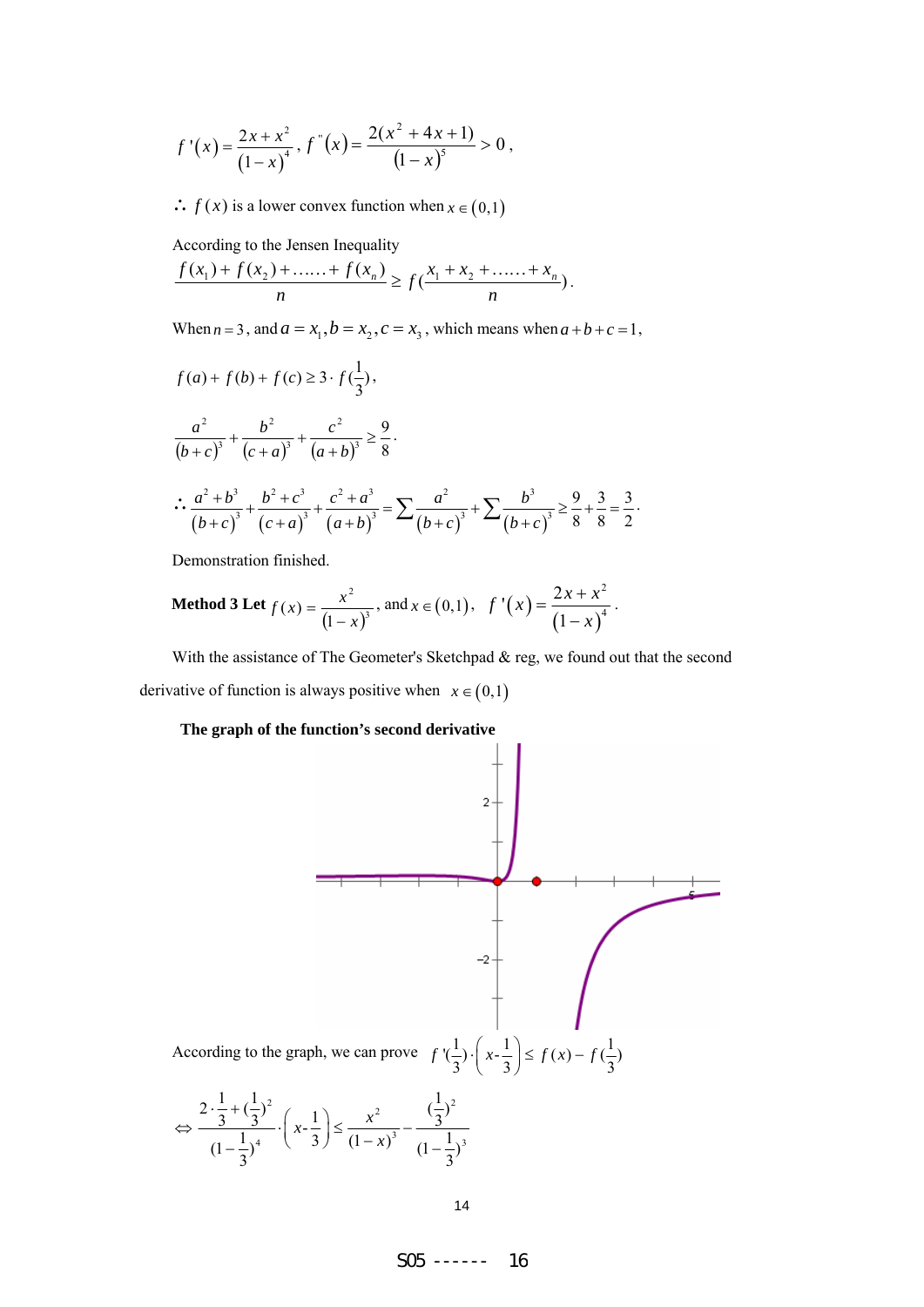$$
\Leftrightarrow \frac{63}{16} \cdot \left(x - \frac{1}{3}\right) \le \frac{x^2}{(1 - x)^3} - \frac{3}{8}
$$

$$
\Leftrightarrow \frac{(7x^2 - 18x + 15)(3x - 1)^2}{(1 - x)^3} \ge 0
$$

$$
\Leftrightarrow \frac{[7(x - \frac{9}{7})^2 + \frac{24}{7}](3x - 1)^2}{(1 - x)^3} \ge 0.
$$

If we substitute x for a, b, and c respectively, we can obtain the following inequality:

$$
\frac{a^2}{(b+c)^3} + \frac{b^2}{(c+a)^3} + \frac{c^2}{(a+b)^3} \ge \frac{9}{8}.
$$
  

$$
\therefore \frac{a^2 + b^3}{(b+c)^3} + \frac{b^2 + c^3}{(c+a)^3} + \frac{c^2 + a^3}{(a+b)^3} = \sum \frac{a^2}{(b+c)^3} + \sum \frac{b^3}{(b+c)^3} \ge \frac{9}{8} + \frac{3}{8} = \frac{3}{2}.
$$

Demonstration finished

**Theorem5** If a, b, c are positive, and satisfy  $a+b+c=1$ , then:

$$
\frac{a^n + b^{n+1}}{(b+c)^{n+1}} + \frac{b^n + c^{n+1}}{(c+a)^{n+1}} + \frac{c^n + a^{n+1}}{(a+b)^{n+1}} \ge \frac{6}{2^n}.
$$
\n(24)

With equality if and only if  $a = b = c = 1/3$ .

**Proof:** 
$$
\sum \frac{a^n + b^{n+1}}{(b+c)^{n+1}} = \sum \frac{a^n}{(b+c)^{n+1}} + \sum \frac{b^{n+1}}{(b+c)^{n+1}}.
$$

$$
a+b+c=1 \Leftrightarrow b+c=1-a
$$
,  $\frac{a^n}{(b+c)^{n+1}} = \frac{a^n}{(1-a)^{n+1}}$ ,

Let 
$$
f(x) = \frac{x^n}{(1-x)^{n+1}}
$$
, and  $x \in (0,1)$ ,  $n \in N_+$ ,  $f'(x) = \frac{nx^{n-1} + x^n}{(1-x)^{n+2}}$ ,

$$
f''(x) = \frac{2x^n + 4nx^{n-1} + n(n-1)x^{n-2}}{(1-x)^{n+3}} > 0,
$$

So when  $x \in (0,1)$ ,  $f(x)$  is a lower convex function.

According to **Jensen's Inequality**,

$$
\frac{f(x_1) + f(x_2) + \dots + f(x_n)}{n} \ge f\left(\frac{x_1 + x_2 + \dots + x_n}{n}\right).
$$

When n=3, and  $a = x_1, b = x_2, c = x_3$ , which means when  $a + b + c = 1$ ,

$$
f(a) + f(b) + f(c) \ge 3 \cdot f(\frac{1}{3}),
$$
 so 
$$
\frac{a^n}{(b+c)^{n+1}} + \frac{b^n}{(c+a)^{n+1}} + \frac{c^n}{(a+b)^{n+1}} \ge \frac{9}{2^{n+1}}.
$$
15

$$
505
$$
----- 17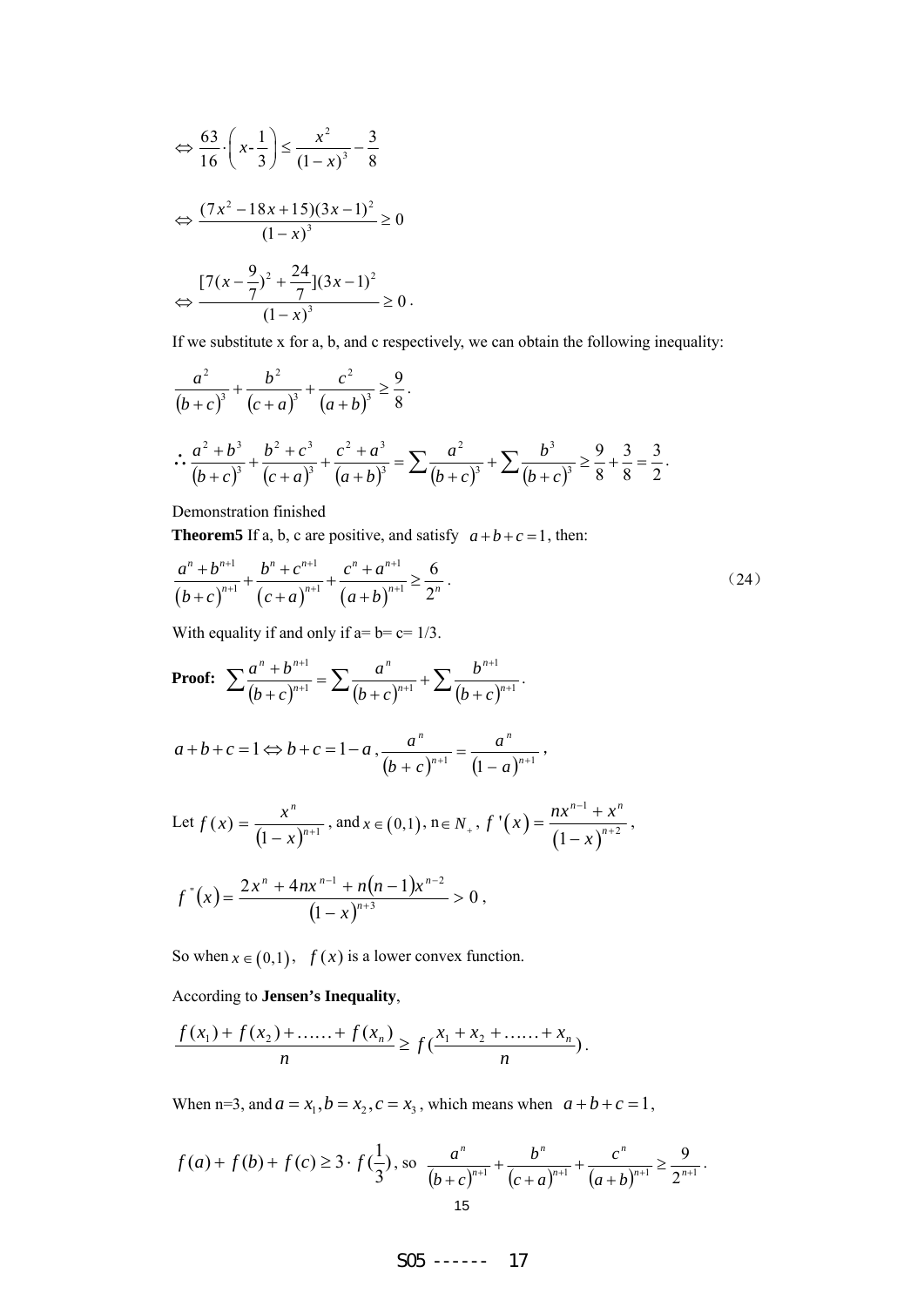When n=2,  $\frac{b^2}{(b+a)^2} + \frac{c^2}{(a+a)^2} + \frac{a^2}{(a+b)^2} \ge \frac{3}{4} = \frac{3}{2^2}$ 3 3  $(b+c)^2$   $(c+a)^2$   $(a+b)^2$  4 2  $b^2$   $c^2$  a  $(b+c)^2$   $(c+a)^2$   $(a+b)$  $+\frac{c}{\sqrt{2}}+\frac{a}{\sqrt{2}} \geq \frac{b}{\sqrt{2}}=$  $+ c)^2$   $(c+a)^2$   $(a+b)$ 

This Inequality has already been proved in Theorem 3.

When  $n \geq 3$ , According to **power mean inequality**,

$$
\frac{b^n}{(b+c)^n} + \frac{c^n}{(c+a)^n} + \frac{a^n}{(a+b)^n} = \left[\frac{b^2}{(b+c)^2}\right]^{\frac{n}{2}} + \left[\frac{c^2}{(c+a)^2}\right]^{\frac{n}{2}} + \left[\frac{a^2}{(a+b)^2}\right]^{\frac{n}{2}}
$$
\n
$$
\geq 3\left\{\frac{1}{3}\left[\frac{b^2}{(b+c)^2} + \frac{c^2}{(c+a)^2} + \frac{a^2}{(a+b)^2}\right]\right\}^{\frac{n}{2}}
$$
\n
$$
\geq 3\left(\frac{1}{3} \times \frac{3}{4}\right)^{\frac{n}{2}} = 3\left(\frac{1}{4}\right)^{\frac{n}{2}} = 3\left(\frac{1}{2}\right)^n = \frac{3}{2^n}.
$$
\nSo when  $n \in N_+$ ,  $n \geq 2$ ,  $\frac{b^n}{(b+c)^n} + \frac{c^n}{(c+a)^n} + \frac{a^n}{(a+b)^n} \geq \frac{3}{2^n}$ .

$$
\sum \frac{a^n + b^{n+1}}{(b+c)^{n+1}} = \sum \frac{a^n}{(b+c)^{n+1}} + \sum \frac{b^{n+1}}{(b+c)^{n+1}} = \frac{3+9}{2^{n+1}} = \frac{6}{2^n}.
$$

Demonstration finished.

**Theorem6:** If  $a, b, c$  are positive,  $a+b+c=1$ , and  $m \ge 2, n \ge 2$ , then:

$$
\frac{a^m + b^{m+n}}{(b+c)^{m+n}} + \frac{b^m + c^{m+n}}{(c+a)^{m+n}} + \frac{c^m + a^{m+n}}{(a+b)^{m+n}} \ge \frac{3^{n+1} + 3(a+b+c)^n}{2^{m+n}(a+b+c)^n}.
$$
\n(25)

With equality if and only if  $a = b = c = 1/3$ .

**Proof:** Assume that  $a \ge b \ge c$ , so  $a + b \ge a + c \ge b + c$ ,  $\frac{1}{b+c} \ge \frac{1}{c+a} \ge \frac{1}{a+b}$ + ≥ +  $\frac{1}{2}$  ,  $\frac{1}{2}$  ,  $\frac{1}{2}$  ,  $\frac{1}{2}$ 

$$
a^{m} \ge b^{m} \ge c^{m}, \frac{1}{(b+c)^{m+n}} \ge \frac{1}{(c+a)^{m+n}} \ge \frac{1}{(a+b)^{m+n}},
$$

According to **Chebyshev's Inequality**, **Cauchy's Inequality** and **power mean inequality**,

$$
\frac{a^m}{(b+c)^{m+n}} + \frac{b^m}{(c+a)^{m+n}} + \frac{c^m}{(a+b)^{m+n}}
$$
\n
$$
= a^m \cdot \frac{1}{(b+c)^{m+n}} + b^m \cdot \frac{1}{(c+a)^{m+n}} + c^m \cdot \frac{1}{(a+b)^{m+n}}
$$
\n
$$
\geq \frac{1}{3} (a^m + b^m + c^m) \left[ \frac{1}{(b+c)^{m+n}} + \frac{1}{(c+a)^{m+n}} + \frac{1}{(a+b)^{m+n}} \right]
$$
\n
$$
\geq \frac{1}{3} \cdot 3 \left( \frac{a+b+c}{3} \right)^m \cdot 3 \left[ \frac{1}{3} \left( \frac{1}{b+c} + \frac{1}{c+a} + \frac{1}{a+b} \right) \right]^{m+n}
$$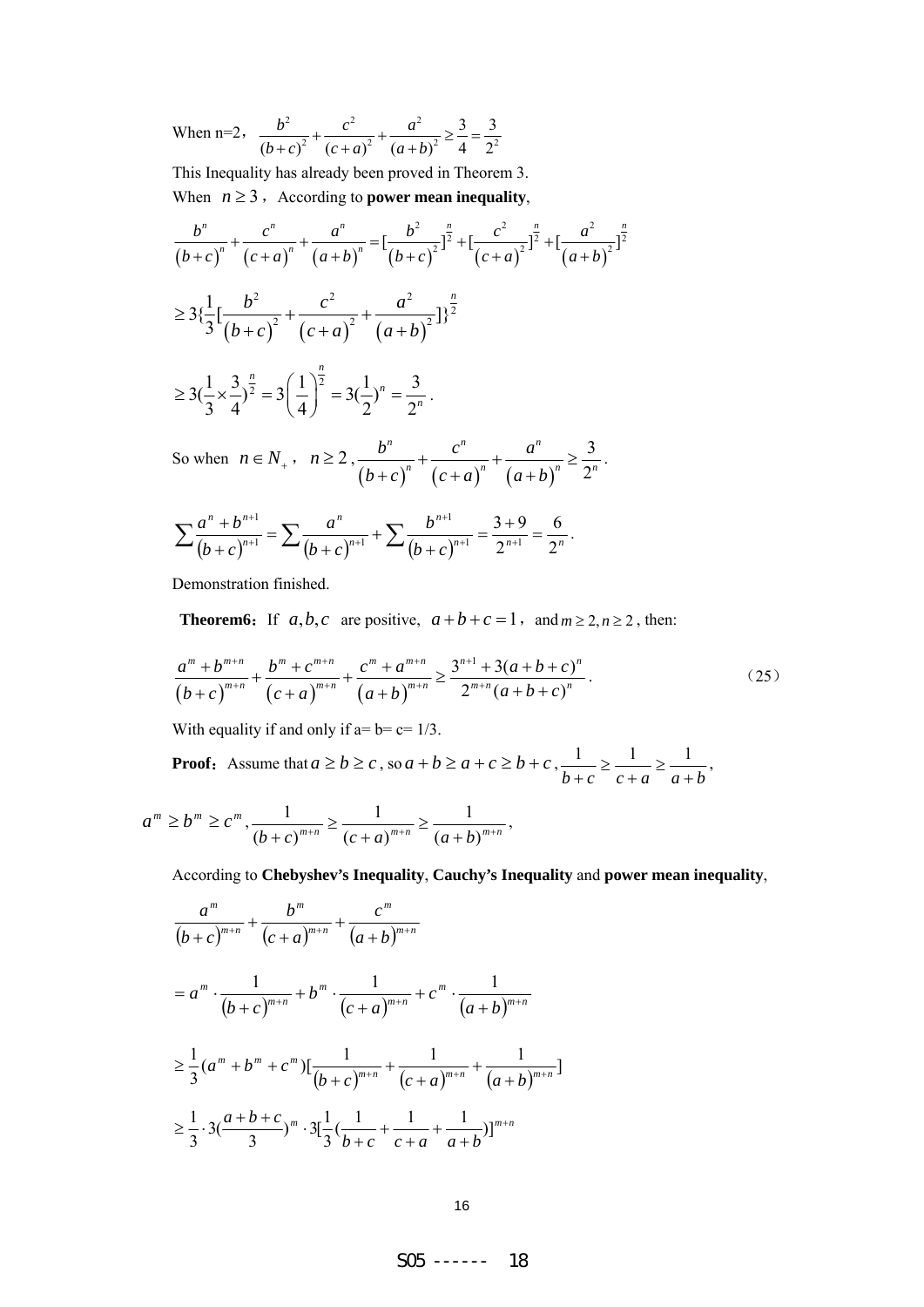$$
\geq \left(\frac{a+b+c}{3}\right)^m \cdot 3\left[\frac{1}{3}\left(\frac{9}{b+c+c+a+a+b}\right)\right]^{m+n}
$$

$$
=\frac{3^{n+1}}{2^{m+n}(a+b+c)^n}.
$$

According to the conclusions  $(b + c)^n$   $(c + a)^n$   $(a + b)$ 3 2  $n \t a^n$   $a^n$  $n \times (1 - \lambda)^n$   $(1 - \lambda)^n = \lambda^n$  $b^n$   $c^n$  a  $(b+c)^n$   $(c+a)^n$   $(a+b)$  $+\frac{c}{\sqrt{a}}+\frac{a}{\sqrt{a}}\geq$  $+ c$ <sup>n</sup>  $(c+a)$ <sup>n</sup>  $(a+b)$ given by Theorem 5, we

can easily prove the following inequality,

$$
\frac{b^{m+n}}{(b+c)^{m+n}} + \frac{c^{m+n}}{(c+a)^{m+n}} + \frac{a^{m+n}}{(a+b)^{m+n}} \ge \frac{3}{2^{m+n}}
$$
\n
$$
\therefore \frac{a^m + b^{m+n}}{(b+c)^{m+n}} + \frac{b^m + c^{m+n}}{(c+a)^{m+n}} + \frac{c^m + a^{m+n}}{(a+b)^{m+n}} \ge \frac{3^{n+1} + 3(a+b+c)^n}{2^{m+n}(a+b+c)^n}.
$$

Demonstration finished.

### **IV. Four-dimensional Inequalities**

**Theorem7:** If  $a, b, c, d, e \in R_+$  and  $a+b+c+d=1$ , then:

$$
\frac{a^3 + b^2}{b + c} + \frac{b^3 + c^2}{c + d} + \frac{c^3 + d^2}{d + a} + \frac{d^3 + a^2}{a + b} \ge \frac{5}{8}.
$$
\n
$$
\text{With equality if and only if } a = b = c = d = 1/4.
$$
\n
$$
(26)
$$

**Proof:** according to the assumption and the Lemma 2:

$$
\sum \frac{a^3 + b^2}{b + c} = \sum \frac{a^3}{b + c} + \sum \frac{b^2}{b + c}
$$
  
\n
$$
\ge \frac{(a + b + c + d)^3}{4^{3-2} \cdot 2(a + b + c + d)} + \frac{(a + b + c + d)^2}{4^{2-2} \cdot 2(a + b + c + d)} = \frac{1}{4 \cdot 2} + \frac{1}{2} = \frac{5}{8}.
$$

Demonstration finished.

If we make a further extension, we can easily acquire some sequent conclusions:

**Theorem8:** If  $a, b, c, d \in \mathbb{R}^+, a+b+c+d=1, n \in \mathbb{N}_+$ , and  $n \ge 2$ , then:

$$
\frac{a^{n+1} + b^n}{b+c} + \frac{b^{n+1} + c^n}{c+d} + \frac{c^{n+1} + d^n}{d+a} + \frac{d^{n+1} + a^n}{a+b} \ge \frac{10}{4^n}.
$$
 (27)

With equality if and only if  $a = b = c = d = 1/4$ .

**Proof:** according to the assumption and the Lemma 2:

$$
\sum \frac{a^{n+1} + b^n}{b + c} = \sum \frac{a^{n+1}}{b + c} + \sum \frac{b^n}{b + c}
$$
  
\n
$$
\geq \frac{(a + b + c + d)^{n+1}}{4^{n+1-2} \cdot 2(a + b + c + d)} + \frac{(a + b + c + d)^n}{4^{n-2} \cdot 2(a + b + c + d)}
$$
  
\n17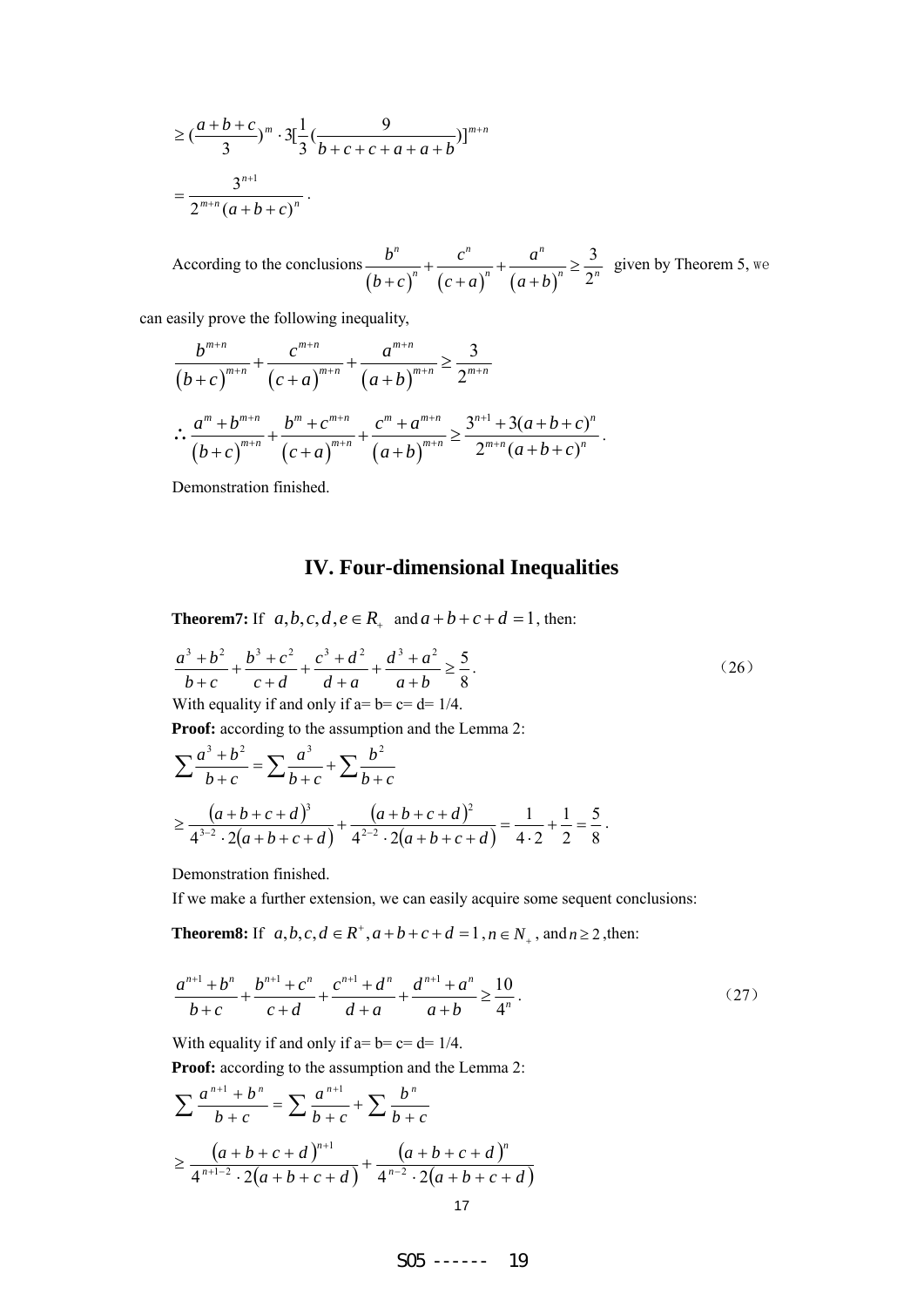$$
=\frac{1}{4^{n-1}\cdot 2}+\frac{1}{4^{n-2}\cdot 2}=\frac{1+4}{4^{n-1}\cdot 2}=\frac{5}{4^{n-1}\cdot 2}=\frac{10}{4^{n-1}\cdot 4}=\frac{10}{4^n}.
$$

Demonstration finished.

**Annotation:** In Formula (27), when n=2, it equals to Formula (26).

**Theorem9:** If 
$$
a, b, c, d, \lambda_1, \lambda_2, \mu_1, \mu_2 \in R_+
$$
,  $a+b+c+d=1$ ,  $n \in N_+$ ,

and  $n \ge 2$ ,  $\lambda_1$ ,  $\lambda_2$ ,  $\mu_1$ ,  $\mu_2 \ge 1$ , then:

$$
\frac{\mu_1 a^{n+1} + \mu_2 b^n}{\lambda_1 b + \lambda_2 c} + \frac{\mu_1 b^{n+1} + \mu_2 c^n}{\lambda_1 c + \lambda_2 d} + \frac{\mu_1 c^{n+1} + \mu_2 d^n}{\lambda_1 d + \lambda_2 a} + \frac{\mu_1 d^{n+1} + \mu_2 a^n}{\lambda_1 a + \lambda_2 b} \ge \frac{4\mu_2 + \mu_1}{(\lambda_1 + \lambda_2) \cdot 4^{n+1}} \tag{28}
$$

With equality if and only if  $a = b = c = d = 1/4$ .

**Proof:** according to the assumption and the Lemma 2:

$$
\sum \frac{\mu_1 a^{n+1} + \mu_2 b^n}{\lambda_1 b + \lambda_2 c} = \mu_1 \sum \frac{a^{n+1}}{\lambda_1 b + \lambda_2 c} + \mu_2 \sum \frac{b^n}{\lambda_1 b + \lambda_2 c}
$$
  
\n
$$
\geq \mu_1 \cdot \frac{(a+b+c+d)^{n+1}}{4^{n+1-2} \cdot (\lambda_1 + \lambda_2) \cdot (a+b+c+d)} + \mu_2 \cdot \frac{(a+b+c+d)^n}{4^{n-2} \cdot (\lambda_1 + \lambda_2) \cdot (a+b+c+d)}
$$
  
\n
$$
= \mu_1 \cdot \frac{1}{4^{n-1} \cdot (\lambda_1 + \lambda_2)} + \mu_2 \cdot \frac{4}{4^{n-1} \cdot (\lambda_1 + \lambda_2)} = \frac{4\mu_2 + \mu_1}{4^{n-1} \cdot (\lambda_1 + \lambda_2)}.
$$

Demonstration finished.

**Theorem10:** If 
$$
a, b, c, d, \lambda_1, \lambda_2, \mu_1, \mu_2 \in R_+
$$
,  $a+b+c+d=1$ ,  $n, m \in N_+$ ,

and  $n \ge 2$ ,  $m \ge 2$ ,  $\lambda_1$ ,  $\lambda_2$ ,  $\mu_1$ ,  $\mu_2 \ge 1$ , then:

$$
\frac{\mu_1 a^m + \mu_2 b^n}{\lambda_1 b + \lambda_2 c} + \frac{\mu_1 b^m + \mu_2 c^n}{\lambda_1 c + \lambda_2 d} + \frac{\mu_1 c^m + \mu_2 d^n}{\lambda_1 d + \lambda_2 a} + \frac{\mu_1 d^m + \mu_2 a^n}{\lambda_1 a + \lambda_2 b} \ge \frac{16 \mu_1}{4^m (\lambda_1 + \lambda_2)} + \frac{16 \mu_2}{4^n (\lambda_1 + \lambda_2)}.
$$
 (29)

With equality if and only if  $a = b = c = d = 1/4$ . **Proof:** according to the assumption and the Lemma 2:

$$
\sum \frac{\mu_1 a^m + \mu_2 b^n}{\lambda_1 b + \lambda_2 c} = \mu_1 \sum \frac{a^m}{\lambda_1 b + \lambda_2 c} + \mu_2 \sum \frac{b^n}{\lambda_1 b + \lambda_2 c}
$$
  
\n
$$
\geq \mu_1 \cdot \frac{(a+b+c+d)^m}{4^{m-2} \cdot (\lambda_1 + \lambda_2) \cdot (a+b+c+d)} + \mu_2 \cdot \frac{(a+b+c+d)^n}{4^{n-2} \cdot (\lambda_1 + \lambda_2) \cdot (a+b+c+d)}
$$
  
\n
$$
= \mu_1 \cdot \frac{1}{4^{m-2} \cdot (\lambda_1 + \lambda_2)} + \mu_2 \cdot \frac{1}{4^{n-2} \cdot (\lambda_1 + \lambda_2)} = \frac{16 \mu_1}{4^m (\lambda_1 + \lambda_2)} + \frac{16 \mu_2}{4^n (\lambda_1 + \lambda_2)}.
$$

Demonstration finished.

**Theorem11:** If  $a, b, c, d \in R_+$ , and  $a + b + c + d = 1$ , then: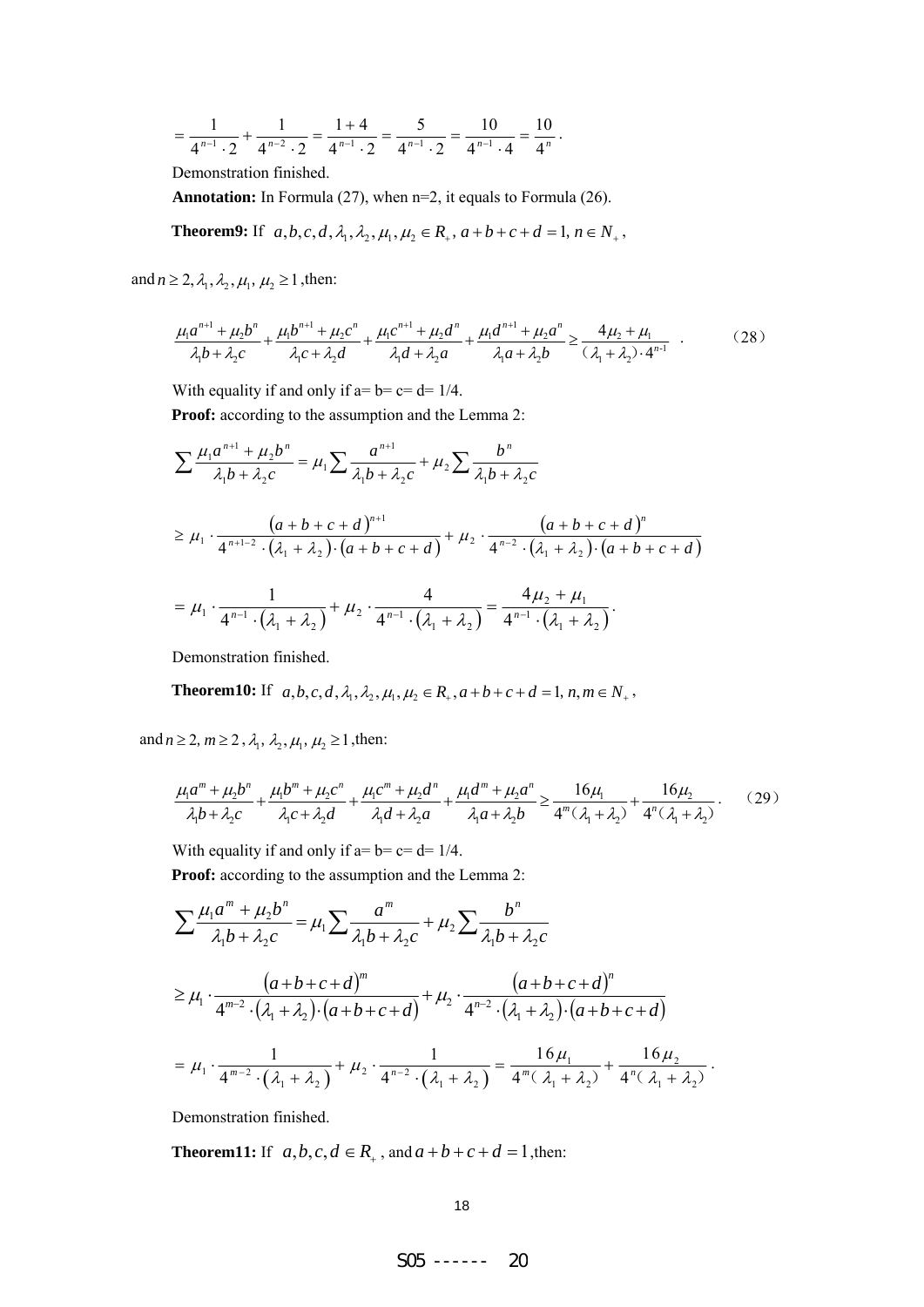$$
\frac{a^2 + b^2 + c^2}{d + b + c} + \frac{b^2 + a^2 + d^2}{c + a + d} + \frac{c^2 + a^2 + d^2}{b + a + d} + \frac{d^2 + b^2 + c^2}{a + b + c} \ge 1.
$$
 (30)

With equality if and only if  $a=b=c=d=1/4$ .

**Proof:** according to the assumption and the Lemma 2:

$$
\frac{a^2 + b^2 + c^2}{d + b + c} + \frac{b^2 + a^2 + d^2}{c + a + d} + \frac{c^2 + a^2 + d^2}{b + a + d} + \frac{d^2 + b^2 + c^2}{a + b + c}
$$
\n
$$
= \sum \frac{a^2}{d + b + c} + \sum \frac{b^2}{d + b + c} + \sum \frac{c^2}{d + b + c}
$$
\n
$$
\geq \frac{(a + b + c + d)^2}{4^{2-2} \cdot 3(a + b + c + d)} \cdot 3 = 1.
$$

Demonstration finished.

If we homogenize the formula, we can get the following inequality:

$$
\frac{a^2 + b^2 + c^2}{d + b + c} + \frac{b^2 + a^2 + d^2}{c + a + d} + \frac{c^2 + a^2 + d^2}{b + a + d} + \frac{d^2 + b^2 + c^2}{a + b + c} \ge a + b + c + d.
$$
  
This is a more general inequality.

**Theorem12:** If  $a, b, c, d \in R$ , then:

$$
\frac{a^2+b^2+c^2}{d+b+c} + \frac{b^2+a^2+d^2}{c+a+d} + \frac{c^2+a^2+d^2}{b+a+d} + \frac{d^2+b^2+c^2}{a+b+c} \ge a+b+c+d. \quad (31)
$$

With equality if and only if  $a=b=c=d$ .

**Theorem13** If  $a, b, c, d \in R_+$ , and  $a+b+c+d=1$ , then:

$$
\frac{a^3 + b^2 + c^2}{d + b + c} + \frac{b^3 + a^2 + d^2}{c + a + d} + \frac{c^3 + a^2 + d^2}{b + a + d} + \frac{d^3 + b^2 + c^2}{a + b + c} \ge \frac{3}{4}.
$$
\n(32)

With equality if and only if  $a = b = c = d = 1/4$ .

**Proof:** according to the assumption and the Lemma 2:

$$
\frac{a^3 + b^2 + c^2}{d + b + c} + \frac{b^3 + a^2 + d^2}{c + a + d} + \frac{c^3 + a^2 + d^2}{b + a + d} + \frac{d^3 + b^2 + c^2}{a + b + c}
$$
\n
$$
= \sum \frac{a^3}{d + b + c} + \sum \frac{b^2}{d + b + c} + \sum \frac{c^2}{d + b + c}
$$
\n
$$
\geq \frac{(a + b + c + d)^2}{4^{2-2} \cdot 3(a + b + c + d)} \cdot 2 + \frac{(a + b + c + d)^3}{4^{3-2} \cdot 3(a + b + c + d)} = \frac{2}{3} + \frac{1}{12} = \frac{3}{4}.
$$

Demonstration finished.

**Theorem14** If *a*,*b*,*c*,*d* ∈ *R*<sub>+</sub>, $a + b + c + d = 1$ , $n \in N_+$ , and  $n \ge 2$ , then:

$$
\frac{a^3 + b^n + c^n}{d + b + c} + \frac{b^3 + a^n + d^n}{c + a + d} + \frac{c^3 + a^n + d^n}{b + a + d} + \frac{d^3 + b^n + c^n}{a + b + c} \ge \frac{32}{4^n \cdot 3} + \frac{1}{12}.
$$
 (33)

With equality if and only if  $a = b = c = d = 1/4$ .

**Proof:** according to the assumption and the Lemma 2: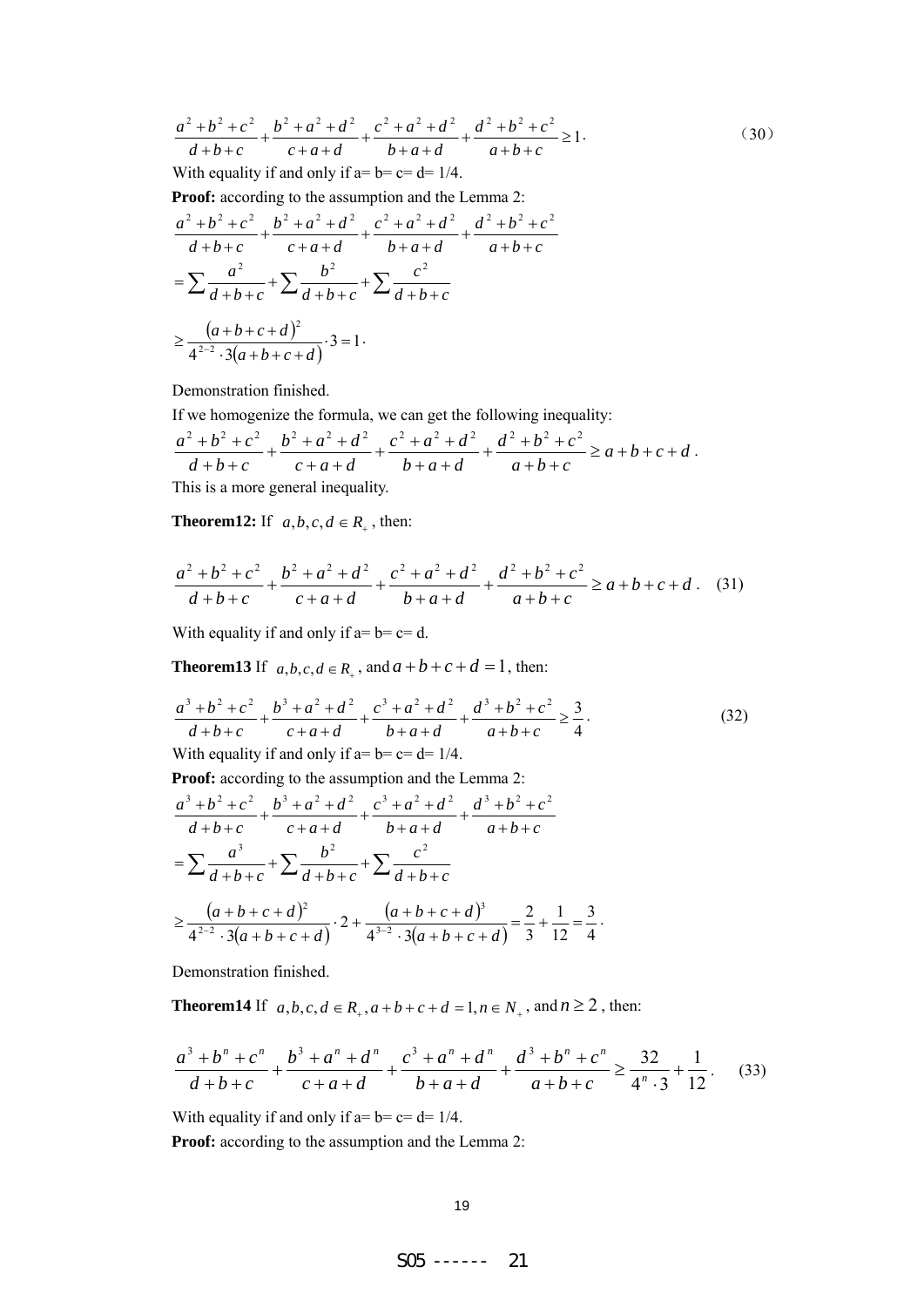$$
\frac{a^3 + b^n + c^n}{d + b + c} + \frac{b^3 + a^n + d^n}{c + a + d} + \frac{c^3 + a^n + d^n}{b + a + d} + \frac{d^3 + b^n + c^n}{a + b + c}
$$
\n
$$
= \sum \frac{a^3}{d + b + c} + \sum \frac{b^n}{d + b + c} + \sum \frac{c^n}{d + b + c}
$$
\n
$$
\geq \frac{(a + b + c + d)^n}{4^{n-2} \cdot 3(a + b + c + d)} \cdot 2 + \frac{(a + b + c + d)^3}{4^{3-2} \cdot 3(a + b + c + d)} = \frac{16}{4^n \cdot 3} \cdot 2 + \frac{1}{12} = \frac{32}{4^n \cdot 3} + \frac{1}{12}.
$$

Demonstration finished.

**Theorem15** If *a*,*b*,*c*,*d* ∈ *R*<sub>+</sub>, $a + b + c + d = 1$ , $n \in N_+$ , and  $n \ge 2$ , then:

$$
\frac{a^{n+1} + b^n + c^n}{d+b+c} + \frac{b^{n+1} + a^n + d^n}{c+a+d} + \frac{c^{n+1} + a^n + d^n}{b+a+d} + \frac{d^{n+1} + b^n + c^n}{a+b+c} \ge \frac{12}{4^n}.
$$
 (34)

With equality if and only if  $a = b = c = d = 1/4$ .

**Proof:** according to the assumption and the Lemma 2:

$$
\frac{a^{n+1} + b^n + c^n}{d + b + c} + \frac{b^{n+1} + a^n + d^n}{c + a + d} + \frac{c^{n+1} + a^n + d^n}{b + a + d} + \frac{d^{n+1} + b^n + c^n}{a + b + c}
$$
\n
$$
= \sum \frac{a^{n+1}}{d + b + c} + \sum \frac{b^n}{d + b + c} + \sum \frac{c^n}{d + b + c}
$$
\n
$$
\geq \frac{(a + b + c + d)^n}{4^{n-2} \cdot 3(a + b + c + d)} \cdot 2 + \frac{(a + b + c + d)^{n+1}}{4^{n-1} \cdot 3(a + b + c + d)} = \frac{16}{4^n \cdot 3} \cdot 2 + \frac{4}{4^n \cdot 3} = \frac{36}{4^n \cdot 3} = \frac{12}{4^n}.
$$

Demonstration finished.

**Theorem16** If  $a, b, c, d \in R_+$ ,  $a+b+c+d=1$ ,  $n \in N_+$ ,  $m, n \ge 2$ , then:

$$
\frac{a^m + b^n + c^n}{d + b + c} + \frac{b^m + a^n + d^n}{c + a + d} + \frac{c^m + a^n + d^n}{b + a + d} + \frac{d^m + b^n + c^n}{a + b + c} \ge \frac{32}{3 \cdot 4^n} + \frac{16}{3 \cdot 4^m} \tag{35}
$$

With equality if and only if  $a = b = c = d = 1/4$ . **Proof:** according to the assumption and the Lemma 2:

$$
\frac{a^m + b^n + c^n}{d + b + c} + \frac{b^m + a^n + d^n}{c + a + d} + \frac{c^m + a^n + d^n}{b + a + d} + \frac{d^m + b^n + c^n}{a + b + c}
$$
\n
$$
= \sum \frac{a^m}{d + b + c} + \sum \frac{b^n}{d + b + c} + \sum \frac{c^n}{d + b + c}
$$
\n
$$
\geq \frac{(a + b + c + d)^n}{4^{n-2} \cdot 3(a + b + c + d)} \cdot 2 + \frac{(a + b + c + d)^m}{4^{m-2} \cdot 3(a + b + c + d)} = \frac{16}{4^n \cdot 3} \cdot 2 + \frac{16}{4^m \cdot 3} = \frac{32}{4^n \cdot 3} + \frac{16}{4^m \cdot 3}.
$$

Demonstration finished.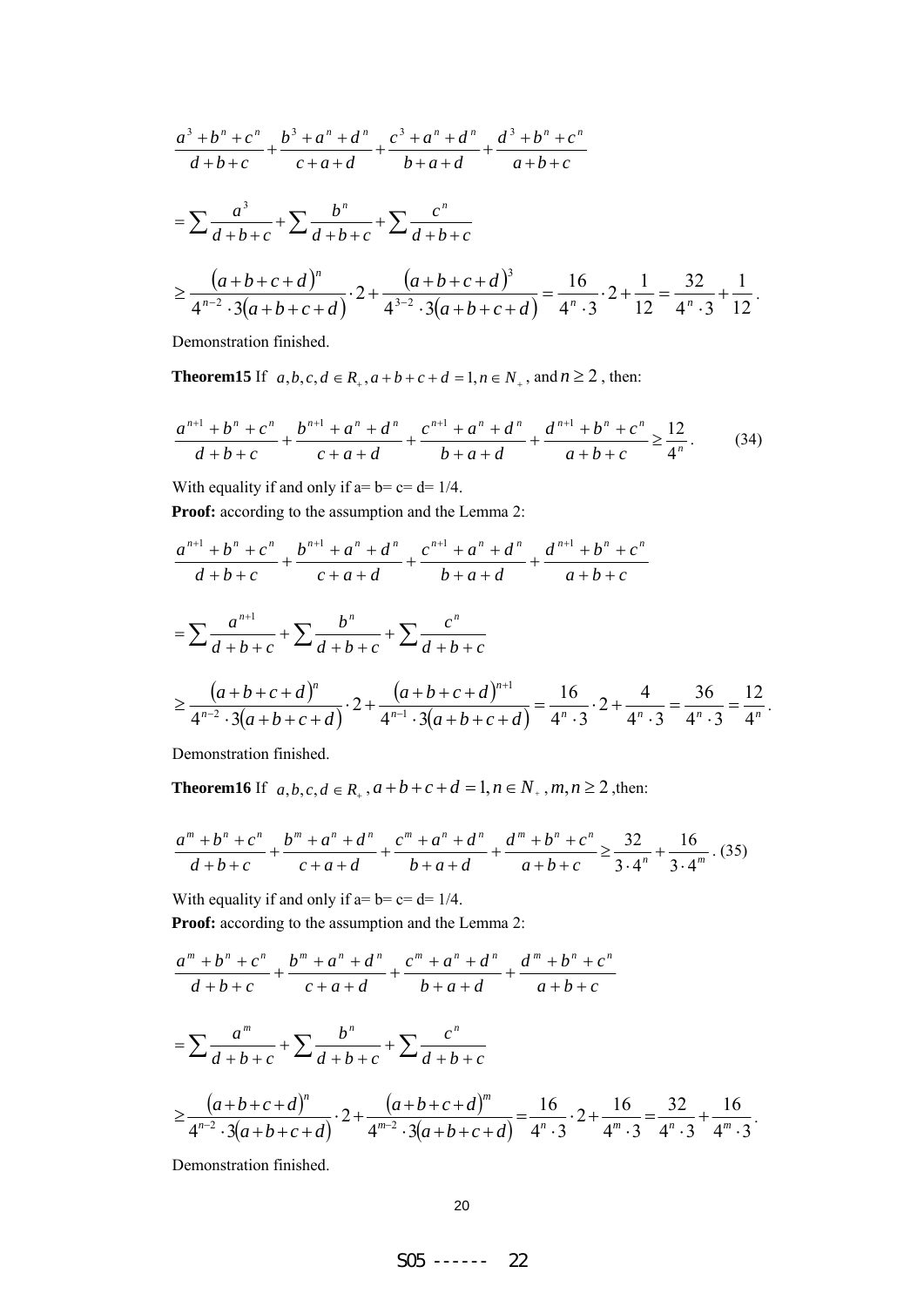## **V. Five-dimensional Inequalities**

**Theorem17** If  $a, b, c, d, e \in R_+$  and  $a+b+c+d+e=1$ , then:

$$
\frac{a^3 + b^2}{b+c} + \frac{b^3 + c^2}{c+d} + \frac{c^3 + d^2}{d+e} + \frac{d^3 + e^2}{e+a} + \frac{e^3 + a^2}{a+b} \ge \frac{3}{5}.
$$
 (36)

With equality if and only if  $a= b = c = d = e = 1/5$ .

**Proof** according to the assumption and the Lemma 3:

$$
\sum \frac{a^3 + b^2}{b + c} = \sum \frac{a^3}{b + c} + \sum \frac{b^2}{b + c}
$$
  
\n
$$
\geq \frac{(a + b + c + d + e)^3}{5^{3-2} \cdot 2(a + b + c + d + e)} + \frac{(a + b + c + d + e)^2}{5^{2-2} \cdot 2(a + b + c + d + e)} = \frac{1}{5 \cdot 2} + \frac{1}{2} = \frac{3}{5}.
$$

Demonstration finished.

**Theorem18:** If  $a, b, c, d, e \in R_+$  and  $a+b+c+d+e=1$ , then:

$$
\frac{a^4 + b^3}{b+c} + \frac{b^4 + c^3}{c+d} + \frac{c^4 + d^3}{d+e} + \frac{d^4 + e^3}{e+a} + \frac{e^4 + a^3}{a+b} \ge \frac{3}{25}.
$$
 (37)

With equality if and only if  $a= b = c = d = e = 1/5$ . Proof: according to the assumption and the Lemma 3:

$$
\sum \frac{a^4 + b^3}{b + c} = \sum \frac{a^4}{b + c} + \sum \frac{b^3}{b + c}
$$
  
\n
$$
\ge \frac{(a + b + c + d + e)^4}{5^{4-2} \cdot 2(a + b + c + d + e)} + \frac{(a + b + c + d + e)^3}{5^{3-2} \cdot 2(a + b + c + d + e)}
$$
  
\n
$$
= \frac{1}{50} + \frac{1}{10} = \frac{3}{25}.
$$

monstration finished.

**Theorem19:** If *a*,*b*,*c*,*d*,*e* ∈ *R*<sub>+</sub> and *a* + *b* + *c* + *d* + *e* = 1, and *n* ≥ 2, then:

$$
\frac{a^{n+1} + b^n}{b+c} + \frac{b^{n+1} + c^n}{c+d} + \frac{c^{n+1} + d^n}{d+e} + \frac{d^{n+1} + e^n}{e+a} + \frac{e^{n+1} + a^n}{a+b} \ge \frac{15}{5^n}.
$$
 (38)

With equality if and only if  $a=b=c= d=e= 1/5$ .

**Proof:** according to the assumption and the Lemma 3:

$$
\sum \frac{a^{n+1} + b^n}{b+c} = \sum \frac{a^{n+1}}{b+c} + \sum \frac{b^n}{b+c}
$$
  
\n
$$
\geq \frac{(a+b+c+d+e)^{n+1}}{5^{n+1-2} \cdot 2(a+b+c+d+e)} + \frac{(a+b+c+d+e)^n}{5^{n-2} \cdot 2(a+b+c+d+e)}
$$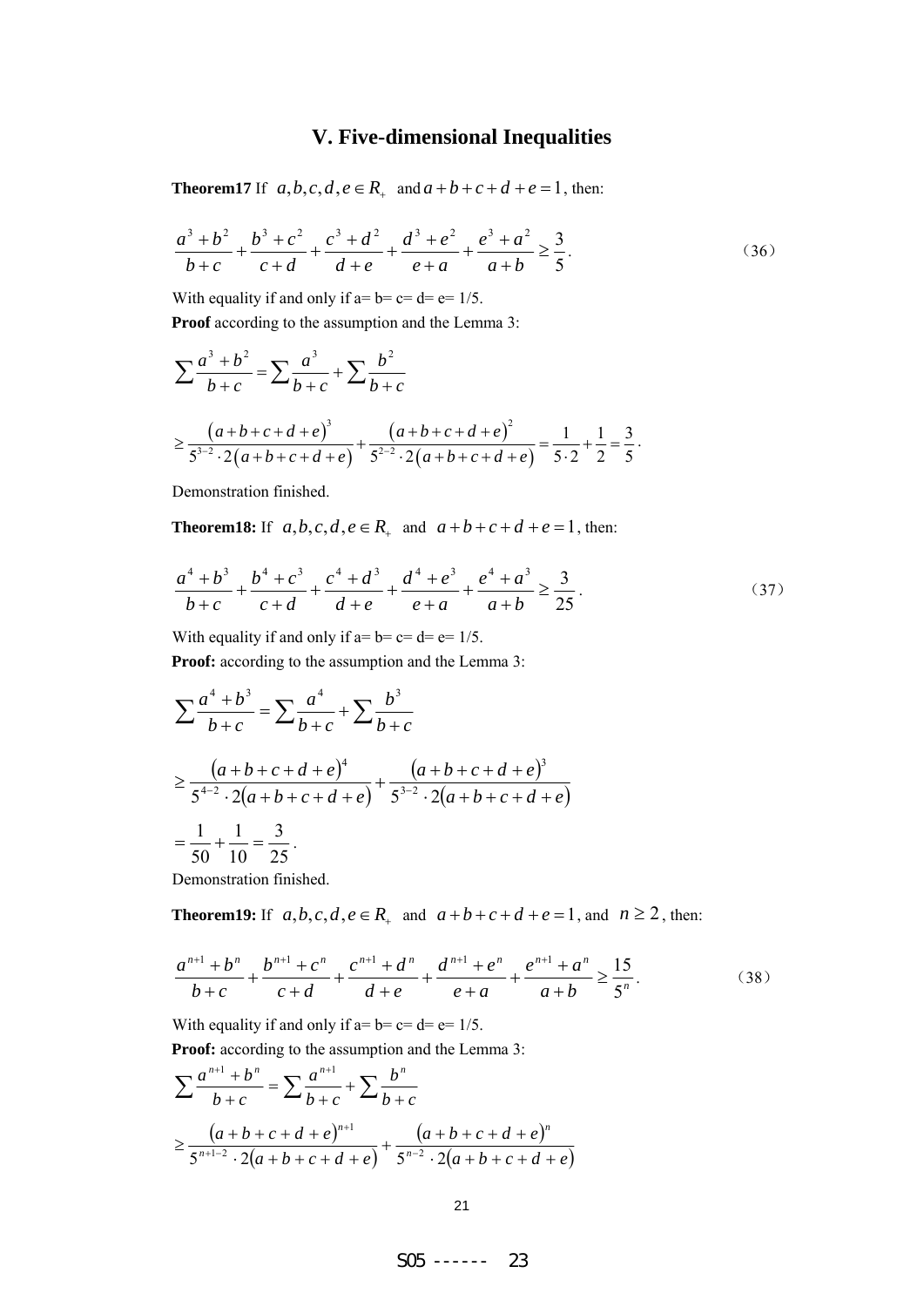$$
= \frac{(a+b+c+d+e)^{n+1}}{5^{n+1-2} \cdot 2(a+b+c+d+e)} + \frac{(a+b+c+d+e)^n}{5^{n-2} \cdot 2(a+b+c+d+e)}
$$
  
=  $\frac{1}{5^{n-1} \cdot 2} + \frac{1}{5^{n-2} \cdot 2} = \frac{15}{5^n}$ .

Demonstration finished.

**Theorem20** If  $a, b, c, d, e, n, m ∈ R<sub>+</sub>, a + b + c + d + e = 1$ , and  $n, m ≥ 2$ , then:

$$
\frac{a^m + b^n}{b+c} + \frac{b^m + c^n}{c+d} + \frac{c^m + d^n}{d+e} + \frac{d^m + e^n}{e+a} + \frac{e^m + a^n}{a+b} \ge \frac{25}{2} \left( \frac{1}{5^m} + \frac{1}{5^n} \right). \tag{39}
$$

With equality if and only if  $a= b = c = d = e = 1/5$ .

Proof according to the assumption and the Lemma 3:

$$
\sum \frac{a^m + b^n}{b + c} = \sum \frac{a^m}{b + c} + \sum \frac{b^n}{b + c}
$$
  
\n
$$
\geq \frac{(a + b + c + d + e)^m}{5^{m-2} \cdot 2(a + b + c + d + e)} + \frac{(a + b + c + d + e)^n}{5^{n-2} \cdot 2(a + b + c + d + e)}
$$
  
\n
$$
= \frac{1}{2} \left( \frac{25}{5^m} + \frac{25}{5^n} \right) = \frac{25}{2} \left( \frac{1}{5^m} + \frac{1}{5^n} \right).
$$

Demonstration finished.

**Theorem21** If  $a, b, c, d, e, \lambda_1, \lambda_2, \mu_1, \mu_2 \in R_+$ ,  $a+b+c+d+e=1$ ,  $n, m \in N_+$ ,

and  $n, m \geq 2$ ,  $\lambda_1, \lambda_2, \mu_1, \mu_2 \geq 1$ , then

$$
\frac{\mu_1 a^m + \mu_2 b^n}{\lambda_1 b + \lambda_2 c} + \frac{\mu_1 b^m + \mu_2 c^n}{\lambda_1 c + \lambda_2 d} + \frac{\mu_1 c^m + \mu_2 d^n}{\lambda_1 d + \lambda_2 e} + \frac{\mu_1 d^m + \mu_2 e^n}{\lambda_1 e + \lambda_2 a}
$$

$$
+ \frac{\mu_1 e^m + \mu_2 a^n}{\lambda_1 a + \lambda_2 b} \ge \frac{25}{\lambda_1 + \lambda_2} \cdot \left(\frac{\mu_1}{5^m} + \frac{\mu_2}{5^n}\right). \tag{40}
$$

With equality if and only if  $a= b = c = d = e = 1/5$ .

**Proof** 
$$
\sum \frac{\mu_1 a^m + \mu_2 b^n}{\lambda_1 b + \lambda_2 c} = \mu_1 \sum \frac{a^m}{\lambda_1 b + \lambda_2 c} + \mu_2 \sum \frac{b^n}{\lambda_1 b + \lambda_2 c}
$$

$$
\geq \mu_1 \cdot \frac{(a+b+c+d+e)^m}{5^{m-2} \cdot (\lambda_1 + \lambda_2)(a+b+c+d+e)} + \mu_2 \cdot \frac{(a+b+c+d+e)^n}{5^{n-2} \cdot (\lambda_1 + \lambda_2)(a+b+c+d+e)}
$$
  
= 
$$
\frac{25\mu_1}{5^m (\lambda_1 + \lambda_2)} + \frac{25\mu_2}{5^n (\lambda_1 + \lambda_2)} = \frac{25}{\lambda_1 + \lambda_2} \cdot \left(\frac{\mu_1}{5^m} + \frac{\mu_2}{5^n}\right).
$$

If we extend them to multidimensional inequalities, we can acquire the following theorems.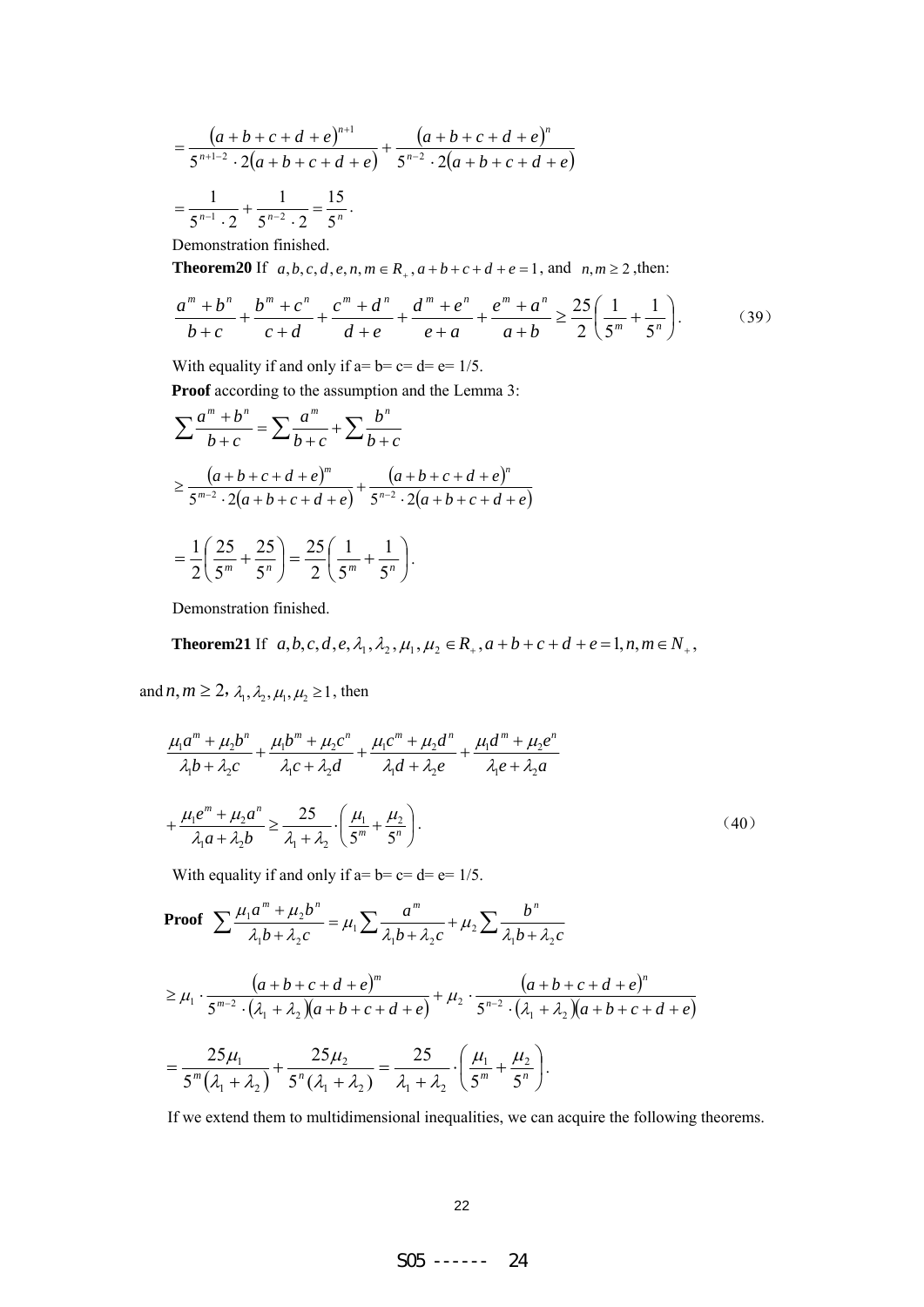### **VI. Multi-dimensional Inequalities**

**Theorem22** If  $a_1, a_2, \dots, a_n \in R_+$ ,  $a_1 + a_2 + \dots + a_n = 1$  and note  $a_{n+1} = a_1, a_{n+2} = a_2$ ,  $n \ge 2$ 

then

$$
\sum_{i=1}^{n} \frac{a_i^3 + a_{i+1}^2}{a_{i+1} + a_{i+2}} \ge \frac{n+1}{2n}.
$$
\n(41)

With equality if and only if  $a_1 = a_2 = \dots = a_n = 1/n$ .

**Proof** according to the assumption and the Lemma 4

$$
\sum_{i=1}^{n} \frac{a_i^3 + a_{i+1}^2}{a_{i+1} + a_{i+2}} = \sum_{i=1}^{n} \frac{a_i^3}{a_{i+1} + a_{i+2}} + \sum_{i=1}^{n} \frac{a_{i+1}^2}{a_{i+1} + a_{i+2}}
$$

$$
\geq \frac{\left(\sum_{i=1}^{n} a_i\right)^3}{n^{3-2} \cdot 2 \sum_{i=1}^{n} a_i} + \frac{\left(\sum_{i=1}^{n} a_i\right)^2}{n^{2-2} \cdot 2 \sum_{i=1}^{n} a_i} = \frac{1}{2n} + \frac{1}{2} = \frac{1+n}{2n}.
$$

Demonstration finished.

**Theorem23** If  $a_1, a_2, \dots, a_n \in R_+$ ,  $a_1 + a_2 + \dots + a_n = 1$  and note  $a_{n+1} = a_1, a_{n+2} = a_2$ ,  $n \ge 2$ 

then

$$
\sum_{i=1}^{n} \frac{a_i^4 + a_{i+1}^3}{a_{i+1} + a_{i+2}} \ge \frac{1+n}{2n^2}.
$$
 (42)

With equality if and only if  $a_1 = a_2 = \ldots = a_n = 1/n$ . **Proof:** according to the assumption and the Lemma 4:

$$
\sum_{i=1}^{n} \frac{a_i^4 + a_{i+1}^3}{a_{i+1} + a_{i+2}} = \sum_{i=1}^{n} \frac{a_i^4}{a_{i+1} + a_{i+2}} + \sum_{i=1}^{n} \frac{a_{i+1}^3}{a_{i+1} + a_{i+2}}
$$
  

$$
\geq \frac{\left(\sum_{i=1}^{n} a_i\right)^4}{n^{4-2} \cdot 2 \sum_{i=1}^{n} a_i} + \frac{\left(\sum_{i=1}^{n} a_i\right)^3}{n^{3-2} \cdot 2 \sum_{i=1}^{n} a_i} = \frac{1}{2n^2} + \frac{1}{2n} = \frac{1+n}{2n^2}.
$$

**Theorem24:** If  $a_1, a_2, \dots, a_n \in R_+$ ,  $m \in N_+$ , and  $a_1 + a_2 + \dots + a_n = 1$   $m \ge 2$ ,

note  $a_{n+1} = a_1, a_{n+2} = a_2$ , then:

$$
\sum_{i=1}^{n} \frac{a_i^{m+1} + a_{i+1}^m}{a_{i+1} + a_{i+2}} \ge \frac{n + n^2}{2n^m}.
$$
\n(43)

With equality if and only if  $a_1 = a_2 = \ldots = a_n = 1/n$ .

**Proof:** according to the assumption and the Lemma 4: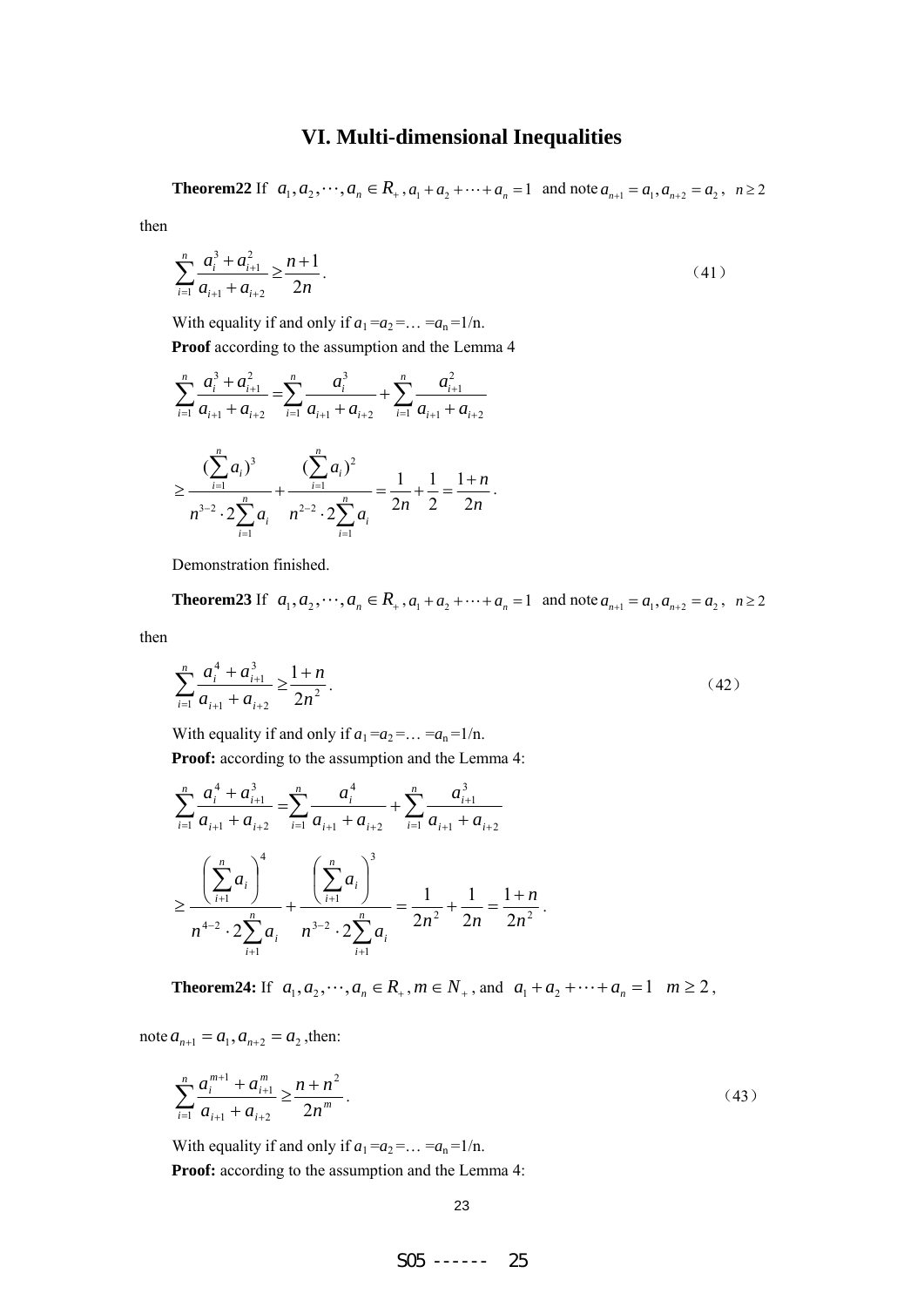$$
\sum_{i=1}^{n} \frac{a_i^{m+1} + a_{i+1}^m}{a_{i+1} + a_{i+2}} = \sum_{i=1}^{n} \frac{a_i^{m+1}}{a_{i+1} + a_{i+2}} + \sum_{i=1}^{n} \frac{a_{i+1}^m}{a_{i+1} + a_{i+2}}
$$
\n
$$
\geq \frac{\left(\sum_{i=1}^{n} a_i\right)^{m+1}}{n^{m-1} \cdot 2 \sum_{i=1}^{n} a_i} + \frac{\left(\sum_{i=1}^{n} a_i\right)^m}{n^{m-2} \cdot 2 \sum_{i=1}^{n} a_i} = \frac{n}{2n^m} + \frac{n^2}{2n^m} = \frac{n+n^2}{2n^m}.
$$

Demonstration finished.

**Theorem25** If  $a_1, a_2, \dots, a_n \in R_+$ ,  $m \in N_+$ , and  $a_1 + a_2 + \dots + a_n = 1$ 

 $m \ge 2$ , note  $a_{n+1} = a_1, a_{n+2} = a_2, \lambda_1, \lambda_2, \mu_1, \mu_2 \in R_+, \lambda_1, \lambda_2, \mu_1, \mu_2 \ge 1$ , then:

$$
\sum_{i=1}^{n} \frac{\mu_1 a_i^{m+1} + \mu_2 a_{i+1}^m}{\lambda_1 a_{i+1} + \lambda_2 a_{i+2}} \ge \frac{\mu_1 n + \mu_2 n^2}{(\lambda_1 + \lambda_2) n^m} \,. \tag{44}
$$

With equality if and only if  $a_1 = a_2 = \ldots = a_n = 1/n$ .

**Proof:** according to the assumption and the Lemma 4:

$$
\sum_{i=1}^{n} \frac{\mu_{1} a_{i}^{m+1} + \mu_{2} a_{i+1}^{m}}{\lambda_{1} a_{i+1} + \lambda_{2} a_{i+2}} = \mu_{1} \sum_{i=1}^{n} \frac{a_{i}^{m+1}}{\lambda_{1} a_{i+1} + \lambda_{2} a_{i+2}} + \mu_{2} \sum_{i=1}^{n} \frac{a_{i+1}^{m}}{\lambda_{1} a_{i+1} + \lambda_{2} a_{i+2}}
$$
\n
$$
\geq \frac{\mu_{1} \left(\sum_{i=1}^{n} a_{i}\right)^{m+1}}{n^{m-1} \cdot \left(\lambda_{1} + \lambda_{2}\right) \sum_{i=1}^{n} a_{i}} + \frac{\mu_{2} \left(\sum_{i=1}^{n} a_{i}\right)^{m}}{n^{m-2} \cdot \left(\lambda_{1} + \lambda_{2}\right) \sum_{i=1}^{n} a_{i}}
$$
\n
$$
= \frac{\mu_{1} n}{\left(\lambda_{1} + \lambda_{2}\right) n^{m}} + \frac{\mu_{2} n^{2}}{\left(\lambda_{1} + \lambda_{2}\right) n^{m}} = \frac{\mu_{1} n + \mu_{2} n^{2}}{\left(\lambda_{1} + \lambda_{2}\right) n^{m}}.
$$

Demonstration finished.

**Theorem26:** If  $a_1, a_2, \dots, a_n \in R_+$ ,  $m, k \in N_+$ , and  $a_1 + a_2 + \dots + a_n = 1$ , and

 $m, k \ge 2$ , note  $a_{n+1} = a_1, a_{n+2} = a_2, \lambda_1, \lambda_2, \mu_1, \mu_2 \in R_+, \lambda_1, \lambda_2, \mu_1, \mu_2 \ge 1$ , then:

$$
\sum_{i=1}^{n} \frac{\mu_1 a_i^k + \mu_2 a_{i+1}^m}{\lambda_1 a_{i+1} + \lambda_2 a_{i+2}} \ge \frac{n^2}{\left(\lambda_1 + \lambda_2\right)} \cdot \left(\frac{\mu_1}{n^k} + \frac{\mu_2}{n^m}\right).
$$
\n(45)

With equality if and only if  $a_1 = a_2 = \ldots = a_n = 1/n$ .

**Proof:** according to the assumption and the Lemma 4:

$$
\sum_{i=1}^{n} \frac{\mu_1 a_i^k + \mu_2 a_{i+1}^m}{\lambda_1 a_{i+1} + \lambda_2 a_{i+2}} = \mu_1 \sum_{i=1}^{n} \frac{a_i^k}{\lambda_1 a_{i+1} + \lambda_2 a_{i+2}} + \mu_2 \sum_{i=1}^{n} \frac{a_{i+1}^m}{\lambda_1 a_{i+1} + \lambda_2 a_{i+2}}
$$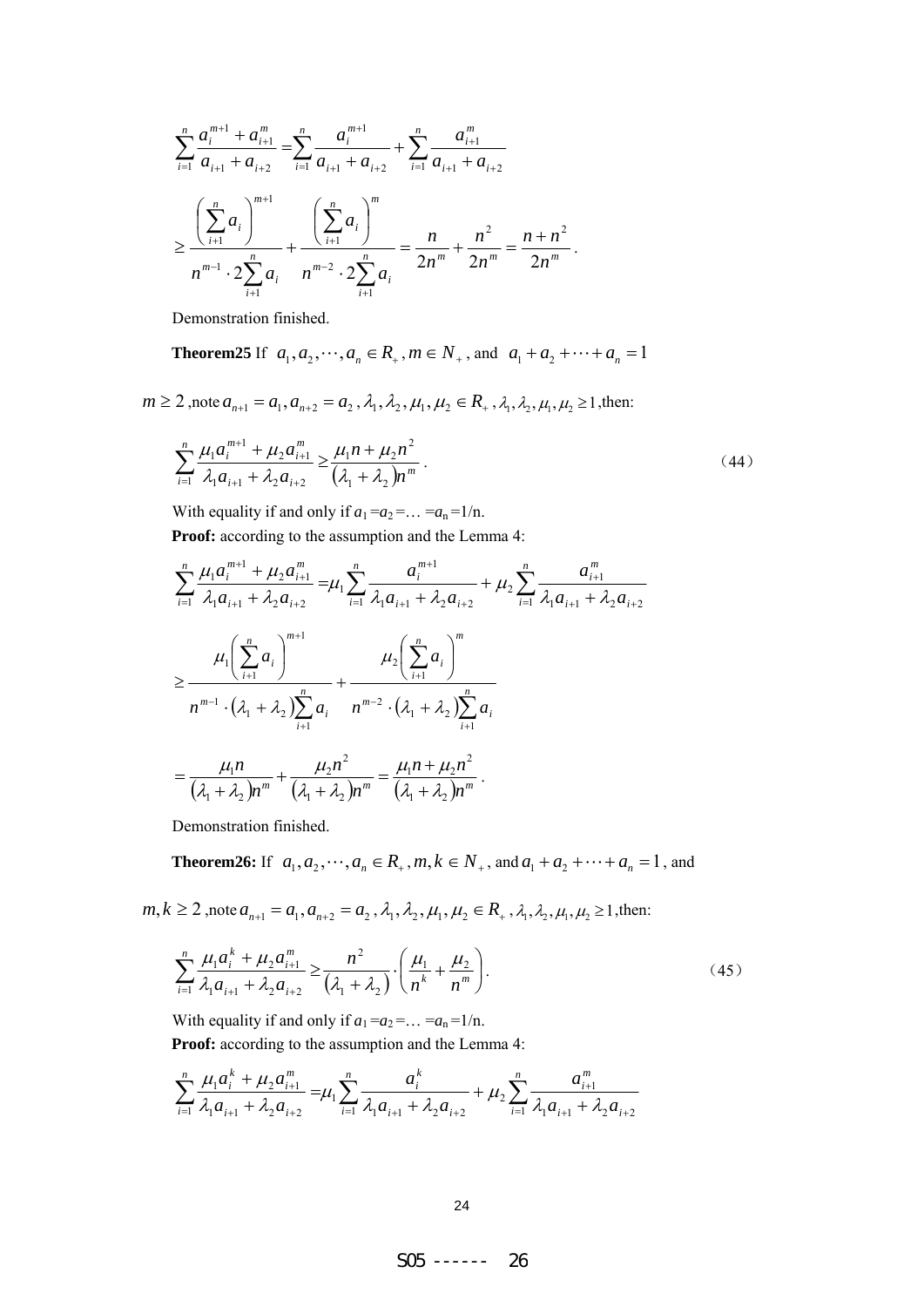$$
\geq \frac{\mu_1 \left(\sum_{i=1}^n a_i\right)^k}{n^{k-2} \cdot (\lambda_1 + \lambda_2) \sum_{i=1}^n a_i} + \frac{\mu_2 \left(\sum_{i=1}^n a_i\right)^m}{n^{m-2} \cdot (\lambda_1 + \lambda_2) \sum_{i=1}^n a_i}
$$

$$
= \frac{\mu_1 n^2}{(\lambda_1 + \lambda_2) n^k} + \frac{\mu_2 n^2}{(\lambda_1 + \lambda_2) n^m} = \frac{n^2}{(\lambda_1 + \lambda_2)} \cdot \left(\frac{\mu_1}{n^k} + \frac{\mu_2}{n^m}\right).
$$

Demonstration finished.

### **VII. Enhancement**

Passage [17] makes an enhancement on Formula (1) to get: Assume that a, b, c are positive, and satisfy  $a+b+c=1$ , so:

$$
\sum \frac{a^2 + b}{b + c} \ge 2 + \frac{3}{8} \sum (a - b)^2
$$
 (46)

Passage [5] makes an enhancement on Formula (46) to get:

$$
\sum \frac{a^2 + b}{b + c} \ge 2 + (1 - \frac{1}{\sqrt{16\sqrt{2} + 13}}) \sum (a - b)^2.
$$
 (47)

We notice that  $1 - \frac{1}{\sqrt{1 - \frac{1}{\sqrt{1 - \frac{1}{\sqrt{1 + \frac{1}{\sqrt{1 + \frac{1}{\sqrt{1 + \frac{1}{\sqrt{1 + \frac{1}{\sqrt{1 + \frac{1}{\sqrt{1 + \frac{1}{\sqrt{1 + \frac{1}{\sqrt{1 + \frac{1}{\sqrt{1 + \frac{1}{\sqrt{1 + \frac{1}{\sqrt{1 + \frac{1}{\sqrt{1 + \frac{1}{\sqrt{1 + \frac{1}{\sqrt{1 + \frac{1}{\sqrt{1 + \frac{1}{\sqrt{1 + \frac{1}{\sqrt{1 + \frac{1}{\sqrt{1 + \frac{$  $16\sqrt{2} + 13$ − + =0.832464119…and Passage [5] also suggests that Formula

(47) is not the best. Thus we out forward the following questions:

If  $a, b, c \in R_+$ , and  $a+b+c=1$ , seeking the maximum to set up the following permanent establishment of inequality,

Assume that a, b, c are positive, and satisfy  $a+b+c=1$ 

$$
\sum \frac{a^2 + b}{b + c} \ge 2 + \lambda \sum (a - b)^2.
$$
 (48)

The study found that the (47) equation can be improved to:

**Theorem 27** If  $a, b, c \in R_+$ , and  $a + b + c = 1$ , then:

$$
\sum \frac{a^2 + b}{b + c} \ge 2 + \frac{27}{32} \sum (a - b)^2
$$
 (49)

**Proof:** use  $a+b$ ,  $b+c$ ,  $c+a$  to replace the *x*, *y*, *z* in lemma 5, then:

$$
\frac{a+b}{b+c} + \frac{b+c}{c+a} + \frac{c+a}{a+b} \ge 3 + \frac{27}{32} \cdot \frac{(a-b)^2 + (b-c)^2 + (c-a)^2}{(a+b+c)^2}
$$
\n
$$
\sum \frac{a^2 + b}{b+c} = \sum \frac{a[1-(b+c)]+b}{b+c} = \sum \frac{a+b}{b+c} - \sum a
$$
\n
$$
\ge 3 + \frac{27}{32} \cdot \frac{(a-b)^2 + (b-c)^2 + (c-a)^2}{(a+b+c)^2} - 1
$$
\n
$$
= 2 + \frac{27}{32}[(a-b)^2 + (b-c)^2 + (c-a)^2].
$$

Demonstration finished.

If  $a, b, c \in R_+$ , then: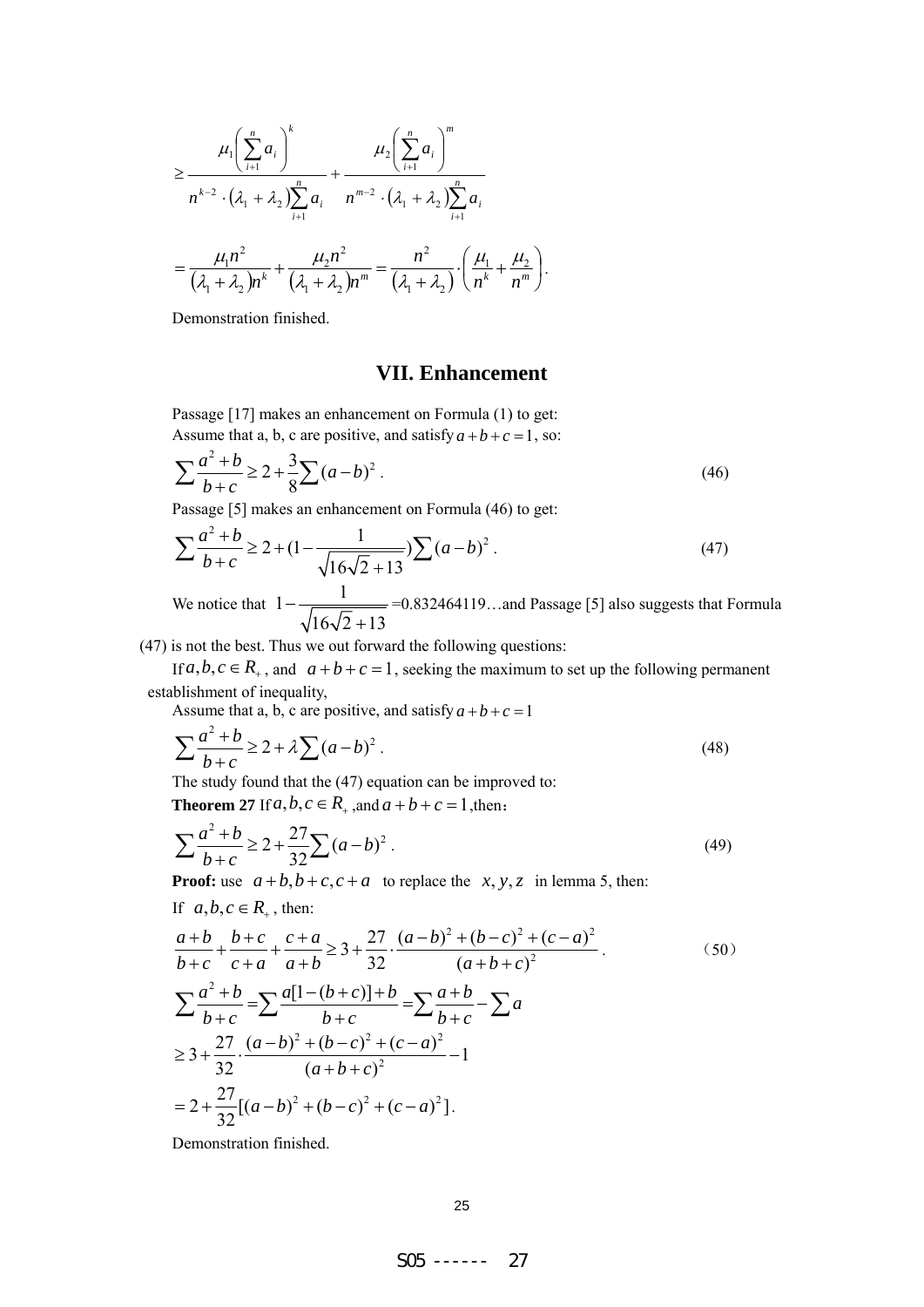27  $\frac{27}{32}$  =0.84375>0.832464119…, which means Formula (49) is more powerful than Formula

(47).

With the assistance of Formula (46), Passage [18] prove the following inequality:

Assume that a, b, c are positive, and satisfy  $a+b+c=1$ , so:

$$
\sum \frac{a^3 + b}{b + c} \ge \frac{5}{3} \tag{51}
$$

What's more, we can extend Formula (51) to the following inequality, Assume that a, b, c are positive, and satisfy  $a+b+c=1$ , so:

$$
\sum \frac{a^3 + b}{b + c} \ge \frac{5}{3} + \frac{1}{24} [(a - b)^2 + (b - c)^2 + (c - a)^2] \tag{52}
$$

With the assistance of Formula (49), we can make a further enhancement on Formula (52) to get

**Theorem 28:** If a, b, c are positive, and satisfy  $a+b+c=1$ , then:

$$
\sum \frac{a^3 + b}{b + c} \ge \frac{5}{3} + \frac{49}{96} \sum (a - b)^2
$$
\nProof 
$$
\sum \frac{a^3 + b}{b + c} = \sum \frac{a^2 + b}{b + c} - (a^2 + b^2 + c^2) \ge 2 + \frac{27}{32} \sum (a - b)^2 - (a^2 + b^2 + c^2)
$$
\n
$$
= \frac{5}{3} + \frac{27}{32} \sum (a - b)^2 + \frac{1}{3} (a + b + c)^2 - (a^2 + b^2 + c^2)
$$
\n
$$
= \frac{5}{3} + \frac{27}{32} \sum (a - b)^2 - \frac{1}{3} \sum (a - b)^2
$$
\n
$$
= \frac{5}{3} + \frac{49}{96} \sum (a - b)^2
$$

Demonstration finished.

We notice that  $\frac{49}{15}$ 96  $=0.510416666...>0.0416666666...=\frac{1}{2}$  $\frac{1}{24}$ . Thus, Formula (53) is more

powerful than Formula (52).

Passage [5] and Passage [16] respectively use different method to prove Formula (54): Assume that a, b, c are positive, and satisfy  $a+b+c=1$ , so:

$$
\sum \frac{a^4 + b}{b + c} \ge \frac{14}{9} \tag{54}
$$

With the assistance of Formula (49), we can make a further enhancement on Formula (54) to get

**Theorem 29** If a, b, c are positive, and satisfy  $a + b + c = 1$ , then:

$$
\sum \frac{a^4 + b}{b + c} \ge \frac{14}{9} + \frac{1}{96} \sum (a - b)^2
$$
  
\nProve : 
$$
\therefore \frac{a^4 + b}{b + c} = \frac{a^3 [1 - (b + c)] + b}{b + c} = \frac{a^3 + b}{b + c} - a^3,
$$
  
\n
$$
\therefore \sum \frac{a^4 + b}{b + c} = \sum \frac{a^3 + b}{b + c} - \sum a^3.
$$
  
\nWe notice that  
\n
$$
\sum a^3 - 3abc = \frac{1}{2}(a + b + c) \sum (a - b)^2.
$$
 (56)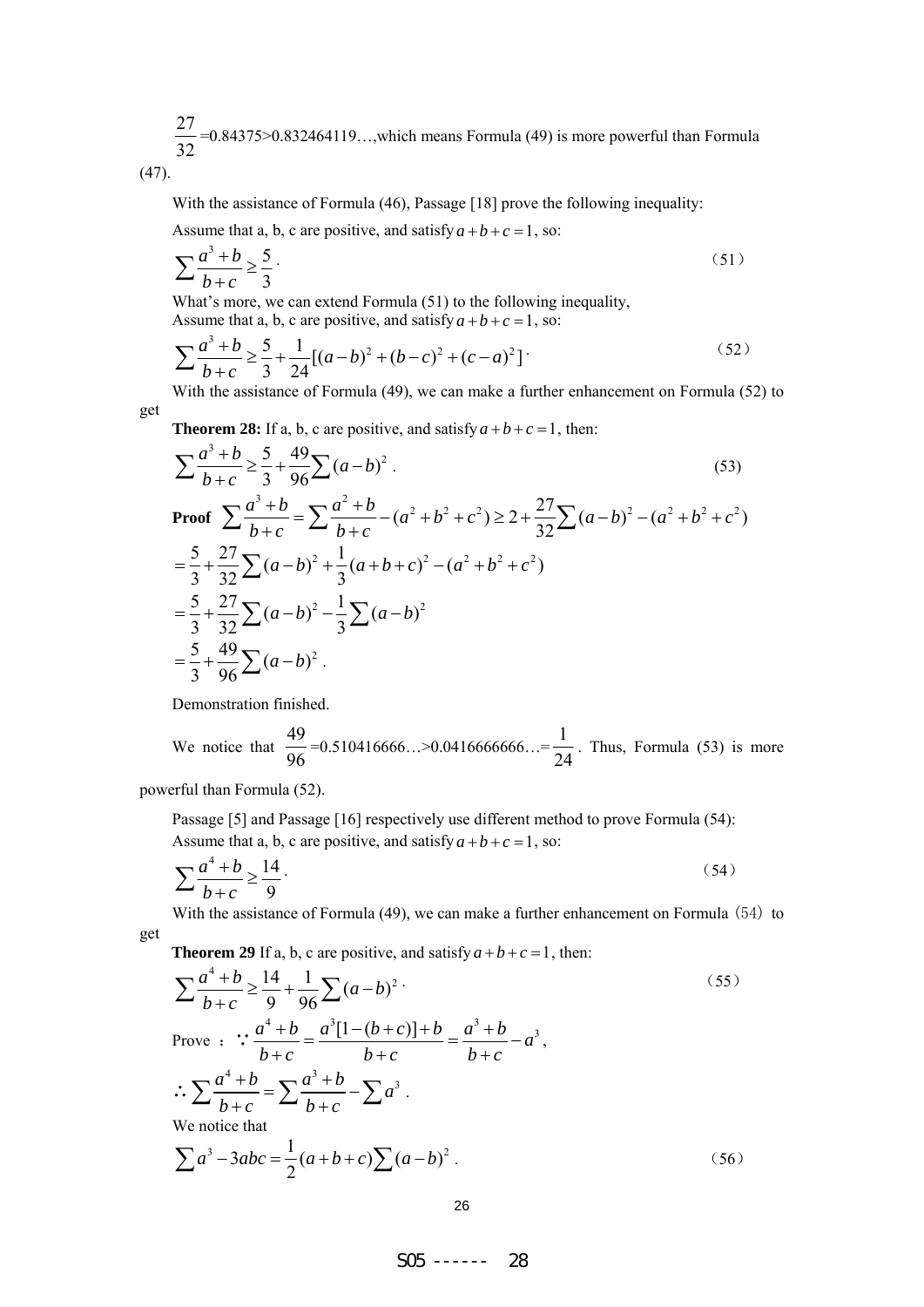Combining Formula (56) and Formula (53), we can get

$$
\begin{aligned}\n\therefore \sum \frac{a^4 + b}{b + c} &= \sum \frac{a^3 + b}{b + c} - \sum a^3 \\
&\ge \frac{5}{3} + \frac{49}{96} \sum (a - b)^2 - 3abc - \frac{1}{2} \sum (a - b)^2 \\
&\ge \frac{5}{3} + (\frac{49}{96} - \frac{1}{2}) \sum (a - b)^2 - 3 \cdot (\frac{a + b + c}{3})^3 \\
&= \frac{5}{3} + \frac{1}{96} \sum (a - b)^2 - 3 \cdot (\frac{1}{3})^3 \\
&= \frac{14}{9} + \frac{1}{96} \sum (a - b)^2\n\end{aligned}
$$

Demonstration finished.

We notice that  $\frac{1}{2}$  $\frac{1}{96}$  >0, which means Formula (56) is more powerful than Formula (55). So we can get another kind of enhancement and certification of Formula (53).

#### **VIII. Unsolved Problems**

Based on Formula (1) and Formula (51), Passage [18] puts forward several supposes.

**Conjecture 1:** If  $a, b, c \in R_+$ , and  $a+b+c=1$ , and  $n \in N_+$ , then:

$$
\sum \frac{a^{n+1} + b}{b + c} \ge \frac{1 + 3^n}{2 \cdot 3^{n-1}}.
$$
\n(57)

Passage [5] points out that when  $n = 1, 2, 3$ , Formula (57) is tenable, while when  $n \ge 6$ ,

Formula(57) is incorrect. However, we still need to make a deeper research to find out whether when n=4 or n=5 Formula (57) is tenable.

With the assistance of program Bottema2009 made by Professor Lu Yang from the Chinese Academy of Science, we can easily find that when  $n=4$  or  $n=5$ , Formula (57) is tenable.

But we are still unable to offer artificial certification, so we put forward the following two supposes.

**Conjecture 2**: If a, b, c are positive, and satisfy  $a+b+c=1$ , then:

$$
\sum \frac{a^5 + b}{b + c} \ge \frac{41}{27} \tag{58}
$$

**Conjecture 3**: If a, b, c are positive, and satisfy  $a+b+c=1$ , then:

$$
\sum \frac{a^6 + b}{b + c} \ge \frac{122}{81} \tag{59}
$$

With the assistance of program Bottema2009, we also found that the Inequality (49) can be enhanced to be Suppose 4.

**Conjecture 4**: If a, b, c are positive, and satisfy  $a+b+c=1$ , then:

$$
\sum \frac{a^2 + b}{b + c} \ge 2 + k \sum (a - b)^2
$$
 (60)

 $k_{\text{max}} = 0.952078828...$  is the root of the equation:

$$
192k^6 - 1152k^5 + 3296k^4 - 5264k^3 + 4940k^2 - 2004k + 23 = 0
$$

Postscript: Recently passage [22] has proved Suppose 3. With the help of Suppose3, we can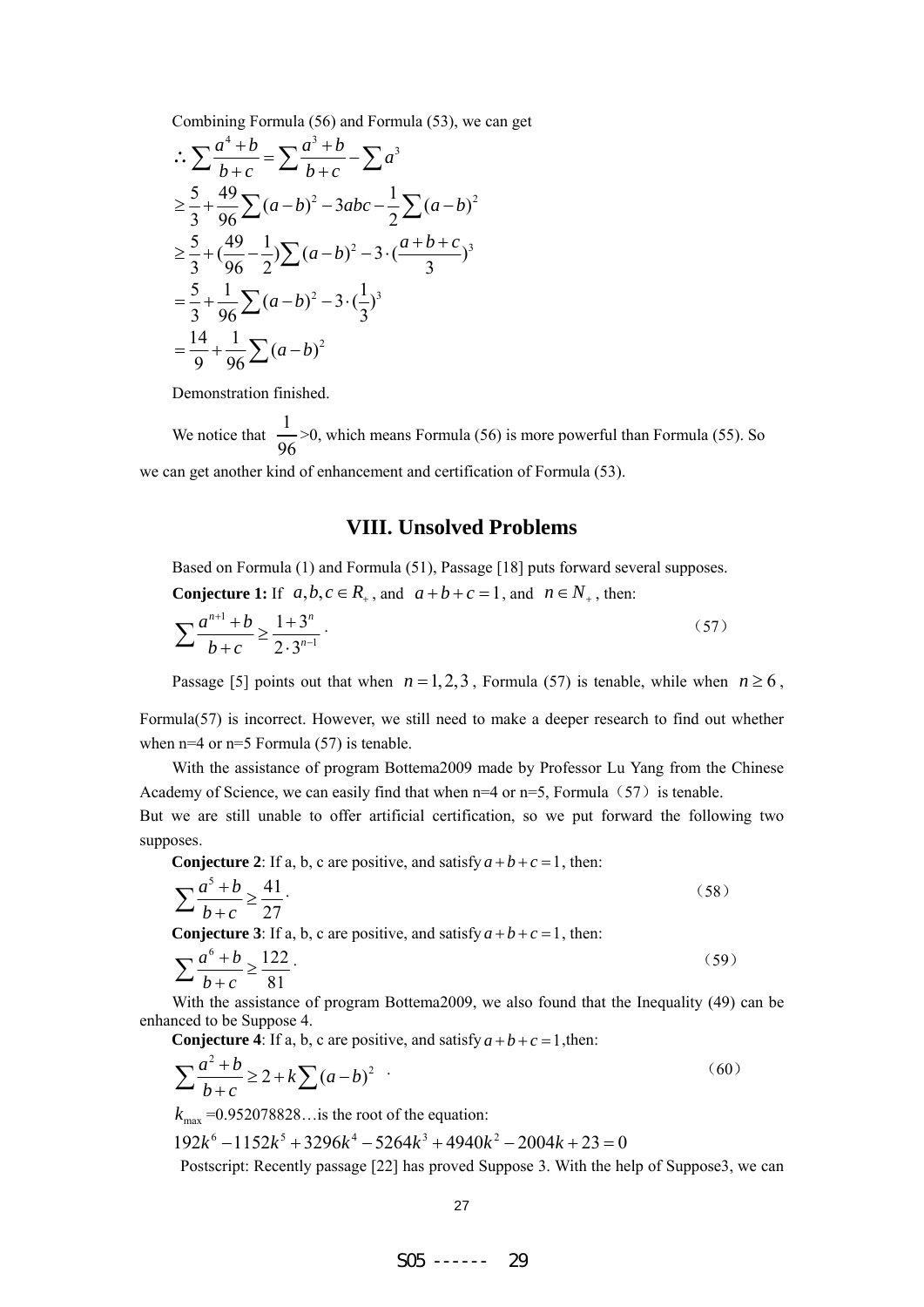easily prove that Suppose 2 is tenable.

$$
\sum \frac{a^5 + b}{b + c} = \sum \frac{a^5(a + b + c) + b}{b + c} = \sum \frac{a^6 + b}{b + c} + \sum a^5 \ge \frac{122}{81} + 3(\frac{1}{3}\sum a)^5
$$
  
=  $\frac{122}{81} + 3 \times (\frac{1}{3})^5 = \frac{122}{81} + \frac{1}{81} = \frac{41}{27}$ .

Demonstration finished.

Thus, Suppose 1 has been thoroughly solved. Now only Suppose 4 is left unsolved for readers who are interested in them to discuss.

**Conjecture 5**: If a, b, c are positive, and satisfy  $a+b+c=1$ , then:

$$
\sum \frac{a^3 + b}{b + c} \ge \frac{5}{3} + k \sum (a - b)^2
$$
 (61)

 $k_{\text{max}} = 0.618745495...$  is the root of the equation

 $46656k^6 - 186624k^5 + 412128k^4 - 487728k^3 + 360180k^2 - 10548k - 61931 = 0$ **Conjecture 6**: If a, b, c are positive, and satisfy  $a + b + c = 1$ , then:

$$
\sum \frac{a^4 + b}{b + c} \ge \frac{14}{9} + k \sum (a - b)^2
$$
 (62)

 $k_{\text{max}} = 0.334432193...$  is the root of the equation

$$
11337408k^{6} - 16376256k^{5} + 26069040k^{4} - 8440848k^{3} + 6231384k^{2}
$$
  
+2566804k - 9238901 = 0

**Conjecture 7**: If a, b, c are positive, and satisfy  $a+b+c=1$ , then:

$$
\sum \frac{a^5 + b}{b + c} \ge \frac{41}{27} + k \sum (a - b)^2
$$
 (63)

 $k_{\text{max}} = 0.144954956...$  is the root of the equation

 <sup>15</sup> *k* +27184905496119281369311346688 <sup>14</sup> *k* +602736608 <sup>13</sup> *k* -37370991055114438564698390528 <sup>12</sup> *k* -3862537903935809040676 <sup>11</sup> *k* -549334210913592836522363191296 <sup>10</sup> *k* +350841560289026314987314118656 <sup>9</sup> *k* +2216456757427941779550577164288 <sup>8</sup> *k* +3418658793193231988534923296768 <sup>7</sup> *k* +28167643 <sup>6</sup> *k* +1313680169948284601618889178368 <sup>5</sup> *k* +32549318720656157 <sup>4</sup> *k* +42404191878334767971845320000 <sup>3</sup> *k* -2207815679510408249208231552 *k* -828175795062015884674937760 *k* -221661003555753960026161607=0

**Comjecture 8**: If a, b, c are positive, and satisfy  $a + b + c = 1$ , then:

$$
\sum \frac{a^6 + b}{b + c} \ge \frac{122}{81} + k \sum (a - b)^2
$$
 (64)

 $k_{\text{max}} = 0.02584295685...$  is the root of the equation

 $-127545812067691549+4482785340037365228 k +16731569088721113732 k^2 + 29831803$ 345471958208 <sup>3</sup> *k* +17215099350254314992 <sup>4</sup> *k* +4191716669843968 <sup>5</sup> *k* +7473201530841284947  $2 k^6$  +79480750778537474304  $k^7$  +30822543024757694208  $k^8$  +3794985346768570368  $k^9$  =0

Particularly, when  $k = \frac{1}{2}$ 39  $k = \frac{1}{20}$  in the inequality (59), we can get:

$$
\sum \frac{a^6 + b}{b + c} \ge \frac{122}{81} + \frac{1}{39} \sum (a - b)^2
$$
 (65)